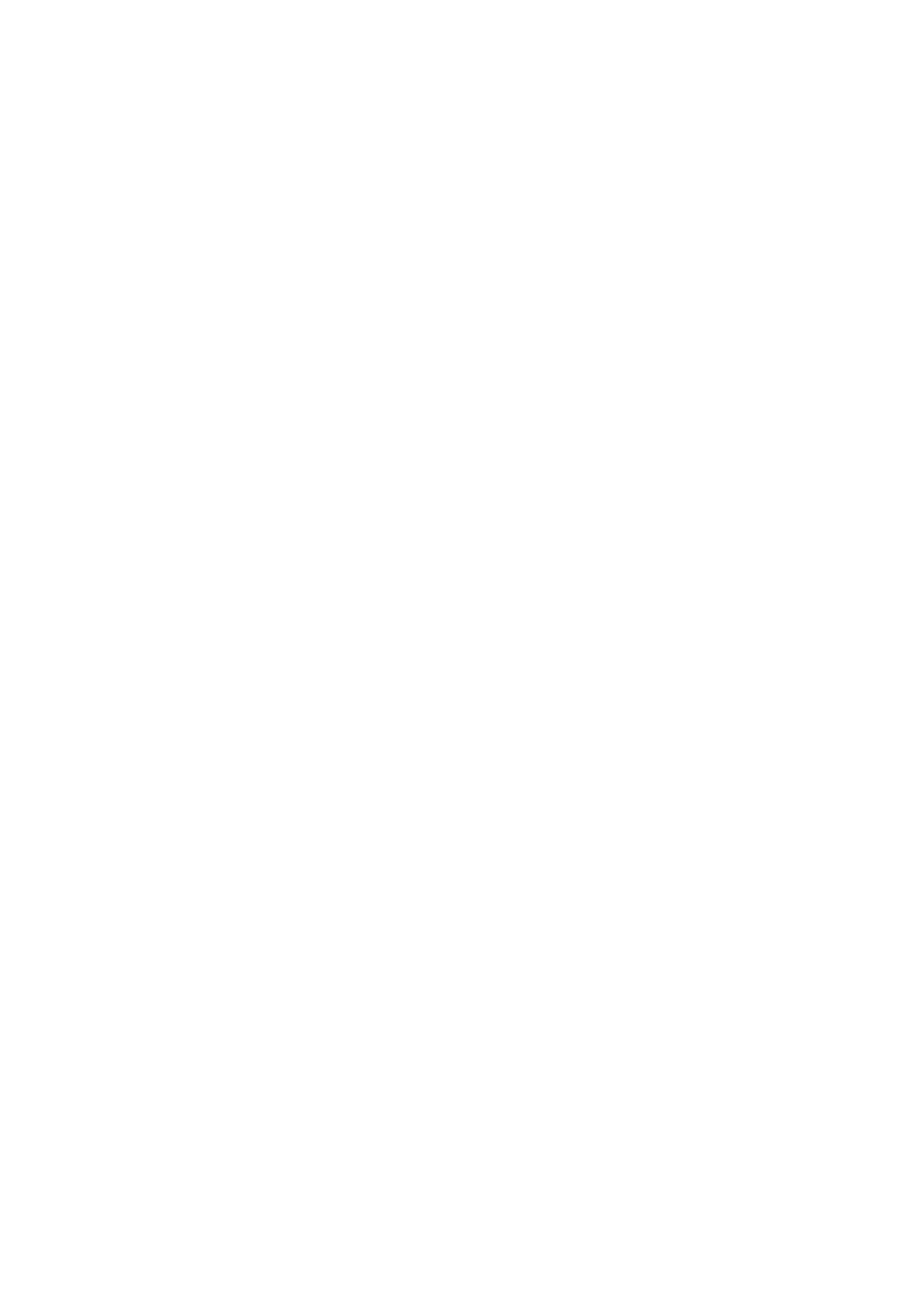*مطالعات قرآنی و فرهنگ اسلامی*، پژوهشگاه علوم انسانی و مطالعات فرهنگی فصل نامهٔ علمی ــ پژوهشی، سال ۵، شمارهٔ ۴، زمستان ۱۴۰۰، ۳ ـ ۲۸

مطالعات مقايسەاي متون مقدس اديان ابراهيمي: آسیبشناسی و راهکارها<sup>۱</sup>

فاطمه توفيقي\* محمد حقاني فضاحه

#### حكىدە

مروری بر آثار پرشمار مقایسهای قرآن و کتاب مقدس در ایران نشان می دهد کــه بســباری از آنها با معیارهای لازم فاصله دارند و بهندرت مے تـوان پژوهشــی را مشــاهده کــرد کــه در .<br>چهارچوب معیارها و ملاکهای یژوهش مقایسهای علمی قرار بگیرد. برای بررســی مســائل موجود در این آثار و ارائیه راهکارهبایی سرای حبل آنهبا، در اسن بیژوهش تمبام مقبالات منتشرشده در زمینـه مقایســه قــرآن و کتــاب مقــدس در ده ســال اخیــر (دهــهٔ ۱۳۹۰) را در مجلات علمی-بژوهشی و نیز سه مجله تخصصی در این زمینیه (هفتآسیمان، مطالعیات تطبيقي قرآن كريم و متون مقدس، و الاهيات تطبيقي) بررسي ميكنيم. در جريان بررسي بــه این نتیجه رسیدیم که می توان آسیبههای موجبود را در دو گیروه کلبی دستهبنیدی کیرد: ١. اشكالاتي كه در كليت مطالعات تطبيقـي يافـت مـي شـوند، ماننـد عـدم التفـات بـه نـوع مقايسه،بي مسـئلگي، تحصـيل حاصـل بـودن، عـدم تبيـين وجـه انتخـاب طـرفين مقايســه، روشننكردن روش تحليل يا يكسان گرفتن مفـاهيم غيريكسـان؛ ٢. اشـكالات مخـتص بـه مطالعات قرآن و کتاب مقدس که یا ناشی از عدم شناخت کیافی از متبون است پیا از فهیم

\* استادبار، گروه دین یژوهی، دانشگاه ادبان و مذاهب، قم (نویسندهٔ مسئول)، f.tofighi@urd.ac.ir \*\* يژوهش گر پسادكترى، گروه مطالعات قرآنى، موسسهٔ مطالعات اسلامى، دانشگاه يادربورن، آلمان، mohammad.haghani.fazl@upd.de تاريخ دريافت: ١۴٠٠/٠۶/٢٢، تاريخ پذيرش: ١۴٠٠/٠٩/٢٩

COOD experience Copyright © 2018, This is an Open Access article distributed under the terms of the Creative Commons Attribution 4.0 International, which permits others to download this work, share it with others and Adapt the material for any purpose.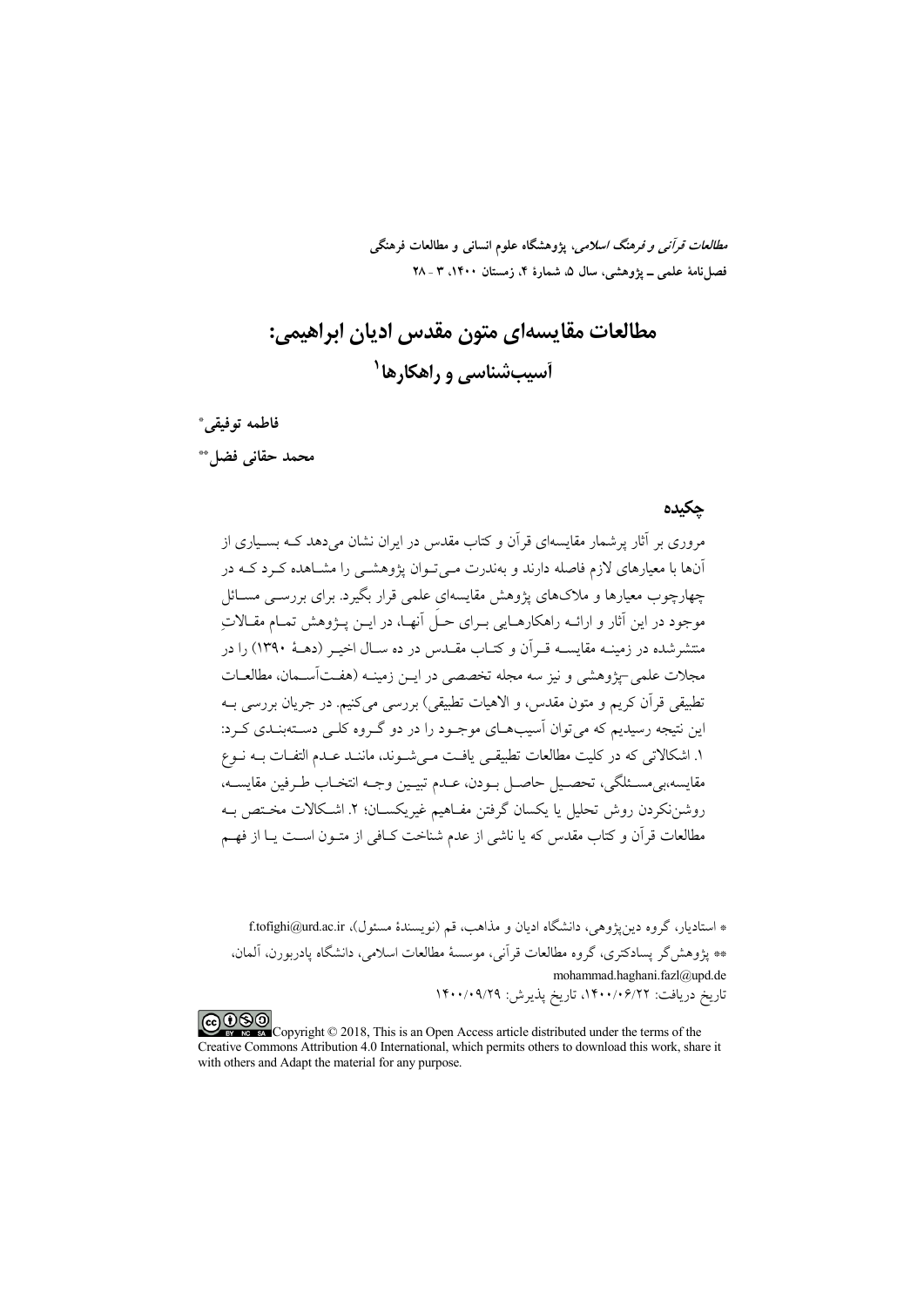#### ١. مقدمه

در سال@های اخیر آثار فراوانی در حوزه مطالعات قرآن و کتاب مقــدس انتشــار یافتــهانــد کــه بسیاری از آنهـا رویکـرد مقایسـهای در پـیش گرفتـهانـد. آنچـه در ایـن نوشـتههـا جلـب توجه مي کند نوع تصوري است که درباره کار مقايسهاي يا تطبيقي وجـود دارد. در بسـياري از این آثار، این تصور جریان دارد که پژوهش مقایسهای کاری ساده است که بـرای آن، تنهـا لازم است مطالب مربوطه را از دو کتاب کنار هم گذاشت؛ همان نگاهی که بـه دانشــجوهای متوسط و ضعیف توصیه میکند اگر موضوع خوبی برای پایاننامه ندارنـد الـف یــا ب را در قرآن و کتاب مقدس مقایسه کنند. اما مروری بر این آثار پرشمار نشان میدهد که بسـیاری از آنها با معیارهای لازم فاصله دارنـد و بـهنـدرت مـیتوان پژوهشـی مشـاهده کـرد کـه در چهارچوب معیارها و ملاکهای یژوهش مقایسهای علمی قرار بگیرد.

آنچه ما را به نگارش این مقالــه واداشــت مشــاهده کاسـتی هــا و ایرادهــای موجــود در مقالات فارسی در این زمینه بود. از آنجــا کــه گــام اول ایــن پــژوهش، آســیبشناســی ایــن مطالعات بود، تلاش کردیم تمام مقالاتِ منتشر شده در زمینه مقایسه قـراَن و کتـاب مقــدس در ده سال اخیر (دههٔ ۱۳۹۰) را در مجلات علمی –یژوهشی و نیز ســه مجلــه تخصصــی در اين زمينه (هفتآسمان، مطالعات تطبيقي قرأن كـريم و متـون مقــدس، و الاهيــات تطبيقــي) مطالعه کنیم. تقریباً تمام نمونههای مطرح شده در نوشتهٔ حاضر از مقـالات علمــی-پژوهشــی برگزیده شدهاند، زیرا فرض بر این است که این مقالات باید دستاوردی نـو داشـته باشـند و صرفاً به گزارش و تقریر آرای پیشین نیردازند؛ اما در برخی موارد (بهویژه در جنبههـایی کـه به ارائهٔ دستاوردی نو ارتباط پیدا نمی کنند)، نمونههـایی نیـز از مقـالات علمـی-ترویجـی و علمي-تخصصي مطرح شدهاند. تمركز اين اثر صرفاً مطالعات مقايسهاي متون مقـدس اديـان ابراهيمي است و نه ساير جنبههاي اين اديان.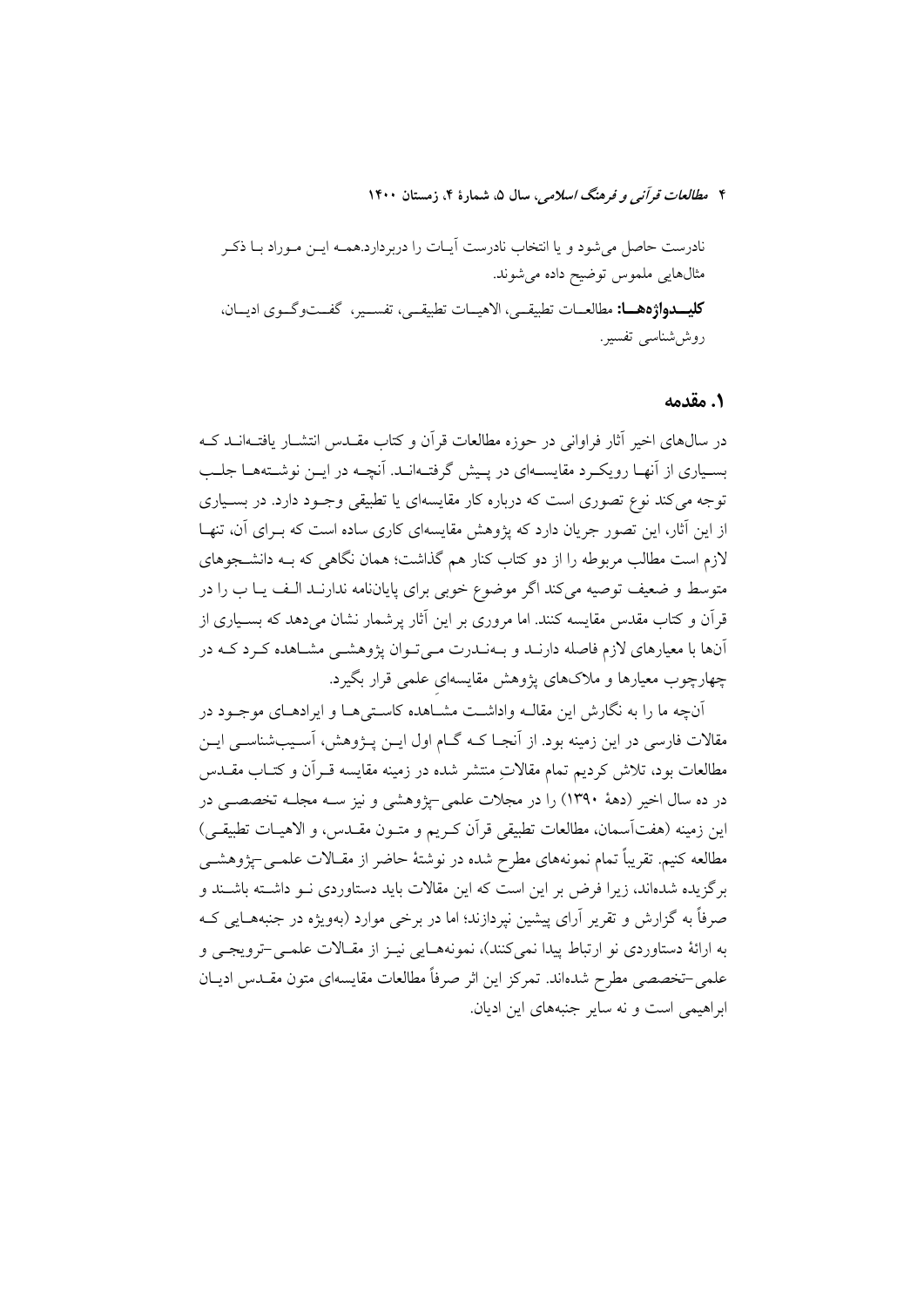با توجه به نحوهٔ پیدایش و محتوای کاملاً متفاوت کتـاب مقــدس و قــراَن کــریم برخــی ادعا می کنند مقایسهٔ این دو اصولا روا نیست. زیرا بر خلاف قرآن کریم که مستقیما از سـوی خدا صادر شده، كتاب مقدس حاصل دست انسانهايي در طي قرون است و بعداً بهصـورت متن مقدس رسمیت یافته است. با این حال، در این مقاله فـرض مـی گیـریم ایــن دو کتــاب بهدلیل اینکه مبنای قدسی دستکم ســه دیــن کتــابی هســتند، قابــل مقایســهانــد. هــمچنــین فرض می گیریم فارغ از انواع باورمندی به این دو کتاب، میتوان نگاهی تـاریخی و ادبـی بــه آنها داشت. از این رو در این مقاله، بـا فـرض گـرفتن امکـان و صـحت چنـین مطالعـاتی، آسیبهای موجود را در دو گروه کلم دستهبندی می کنیم: ۱. اشـکالاتی کـه در هـر مطالعـه تطبیقی یافت می شوند، مانند عدم تبیین وجه مقایسه یا یکسان گرفتن مفـاهیم غیریـکســان؛ البته با محوريت مطالعات مقايسه قرأن و كتاب مقدس. ٢. اشـكالات مخـتص بــه مطالعــات قرآن و کتاب مقدس که گروهی از آنها مربوط به ایـرادات در فهـم متــون، و گروهــی دیگــر مربوط به انتخاب آبات برای مقایسه هستند.

## ۲. مسائل مشترک در مطالعات مقایسهای

دستهای از اشکالاتی که مقالههای ناظر به مقایسه قرآن و کتاب مقدس بــه آن مبــتلا هســتند، اشکالاتی کلی(ند که در دیگر مطالعات مقایسهای نیز مشاهده می شـوند. در ایــن بخــش ایــن مسائل را با محوریت مقایسه بین قرآن و کتاب مقدس بررسی میکنیم.

## ۱.۲ عدمالتفات به نوع مقايسه

یکی از مبنایی ترین اشکالات عدم التفات و پایبندی نویسندگان به نوع مقایسـهای اسـت کـه درصدد انجام آن هستند. مطالعات مقایســهای دایـرهای گســترده دارد و مــی توانــد اهــداف و مسائل متنوعی را پیگیری کند. ازاین٫رو، گاه میتواند بهمثابه روشی در خــدمت تفســیر متــون مقدس و یا الاهیات مبتنی بر متن مقدس<sup>۲</sup> قرار بگیرد و گاه در خدمت مباحـث تــاریخ مــتن مقدس، یا حتی مسائل اجتماعی و فرهنگی باشد. در کل، عمـدهٔ مطالعـات مقایســهای متــون مقدس را می توان ذیل یکی از چهار نوع ذیل دستهبندی کرد:

الف) دفاعيهاي-جدلي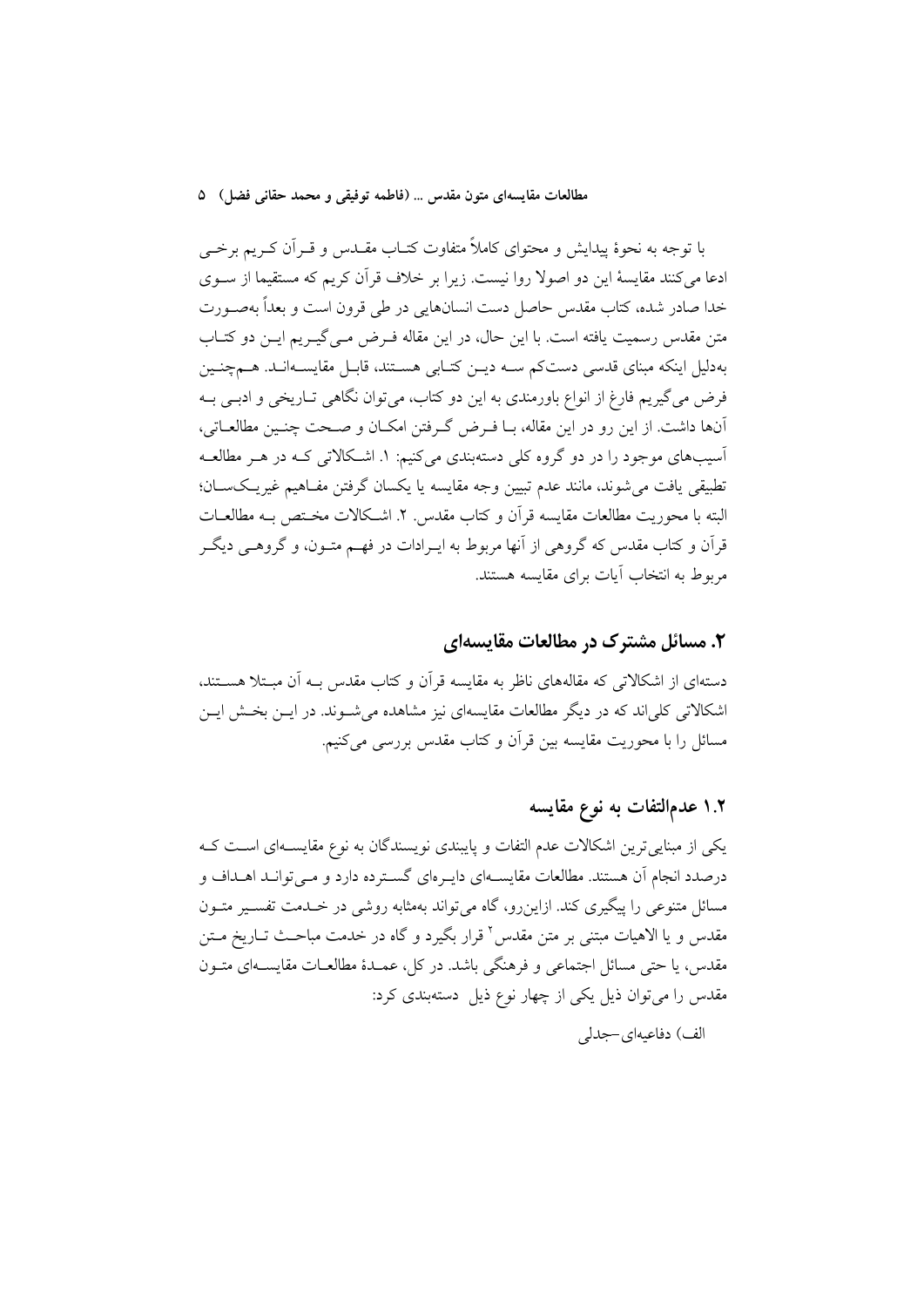مقایسه دفاعیهای-جدلی هنگامی رخ میدهد که مقایسه متون با پیشفررض گرفتن برتــری یکی از متون مقدس بر متون دیگر و با هدف اثبات این برتری صورت می گیرد. در این نــوع آثار معیار بررسی معمولا سازگاری با ارزش۵های بیان شده در کتاب مقدس مورد اعتقاد فــرد يژوهش گر است، اَن هم معمولا طبق تفسيري خاص از اَن متن.

ب) بررسی دادوستد و تعاملات تاریخی

در این نوع مطالعه مقایسهای متون کنار هم قرار می گیرند تا با برجستهکردن شباهتهـا و تفاوتهای آنها، بررسی شود که ممکن است چه دادوستدی با هـم کـرده باشـند. ایــن نــوع يژوهش ها ابتدا دربارهٔ رابطهٔ متـون مختلـف در کتـاب مقـدس بـا متـون متقـدم يـا معاصـر مطرح شد. در فضای اسلامشناسی و نیز مطالعات ادیان ابراهیمی، این پژوهشهـا عمــدتاً بــه رابطهٔ قرآن با متون معاصر مسیحی یا یهودی در شبهجزیرهٔ عربستان ناظرند و هدف از آنهــا نشان دادن نوع واکنش قرآن به متون یهودی و مسیحی است. در سدههای گذشته بسـیاری از خاورشناسانی که به این نوع مطالعات میپرداختند، درصدد اثبـات وامگیـری قـرآن از متـون پیشین بودند. اما در دورههای متأخرتر بسیاری بر این نظریهاند که قـرآن در حـال تعامــل بــا میراث یهودی و مسیحی پیش از خود (از جملـه کتـاب مقــدس) و نشــان دادن واکــنش بــه فضای فکری عمدتا یهودی و مسیحی است.

ج) با رویکرد پدیدارشناسی دین

این نـوع مطالعـات مقایسـهای بسـیار وامـدار دیــنشناسـی تطبیقــی و بـهویــژه جریــان پدیدارشناسی دین در مطالعات ادیـان اسـت. در پدیدارشناسـی دیـن بـا در پرانتـز گذاشـتن مسئلهٔ صدق و کذب محتوای تجربهٔ دینی، کوشش میشود از طریق همدلی با تجربـهٔ دینــی دینداران، ظهور و بروز امر قدسی در فرهنگهای گوناگون مطالعه شود. پدیدارشناســان دیــن معمولاً بهصورت کاملاً غیرتاریخی گزیدهها و مفـاهیم و متـونی را از ادیــان و فرهنـگ۱مـای مختلف کنار هم میگذارند تا نشان دهند گوهری مشترک چگونه در موقعیتهـای تــاریخی گوناگون پدیدار شده است. کتاب یهودیت، مسیحیت، اسلام اثـر اف. ای. پیتـرز (۱۳۸۴) یــا تاریخ خداباوری اثر کارن آرمسترانگ (۱۳۸۵) از این دست آثار است. این رویک د بــهویــژه یس از جنگ جهانی دوم و در فضای دعوت به گفتوگـو و همگرایـی میـان فرهنـگهـا و ادیان شکل گرفته و عمدهٔ کسانی که بـا ایــن رویکــرد فعالیــت مــی کننــد، مایــل|نــد فضــای گفتوگو و همگرایی را با استفاده از این مفاهیم مشترک پیش ببرند. اکثر آثار ایرانبی مربوط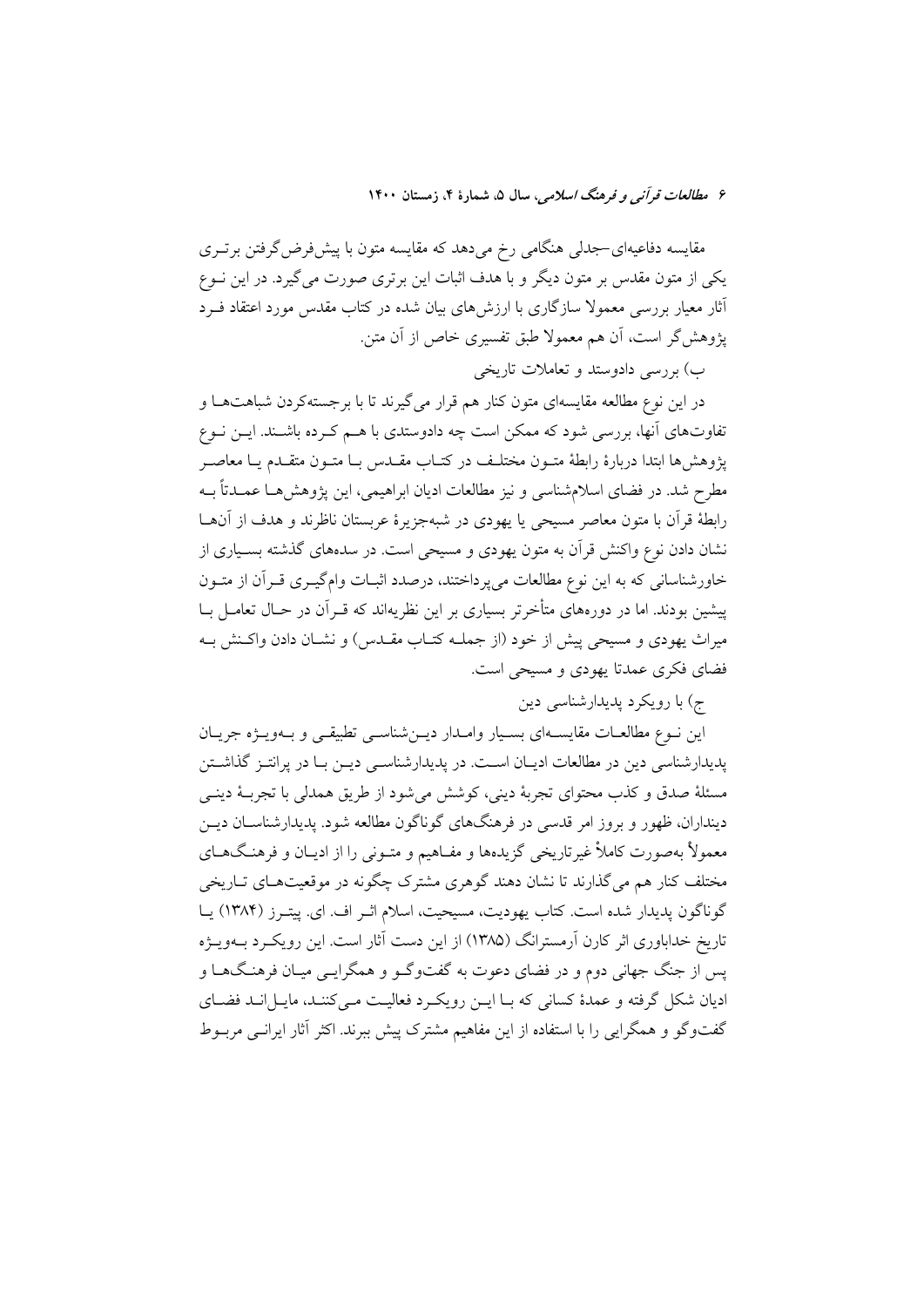به مقایسه متون مقدس هم گویا در این فضا شکل گرفتهاند. ایــن نــوع از مطالعــات تطبیقــی گاهی یا از دایرهٔ متن یژوهی و نظرورزی الاهیاتی بیرون می گذارد و با اهــدافی عمــل گرایانــه انجام میشود؛ مثلاً برای پیدا کردن راهی که بتـوان بـر اسـاس آن ادیـان را بـه همکـاری در مسائلی مانند مقابله با گرمایش جهانی برانگیخت.

د) الاهيات تطبيقي

الاهیات تطبیقی گرایشی نسبتاً متاخر در میان الاهیدانان است که در آن کوشش مے شـود از بینشهای حاصل از ادیان دیگر برای فهمی نو از دین خود استفاده کنـد. بـرای نمونـه بـا وجود تفاوتهایی جدی درباره توصیف مسیح در قرآن کریم و عهـد جدیـد (و البتـه شـاید بهدلیل همین تفاوتها کـه مـيتواننـد ذهـن و فهـم الاهيـدان را بـه سـمتوسـويي جديـد سوق دهند) الاهيدان مسـيحي مـي توانـد از طريــق خوانــدن قــر آن، فهــم خــود از مسـيح را غنا بخشد. این شیوهٔ کار تطبیقی بهویژه برای کسـانی مفیـد اسـت کـه نـه بـهدنبـال فضـای جدلی هستند و نه صرف بیان اشتراکات در ادیان از منظری بی طرفانه راضبی شبان مبی کنید. نگاه آنان به متون مؤمنانه است و بناست در جهت فهم بهتـر از ديــن خودشــان قــرار بگيــرد (برای اَشنایی با این رویکرد، ر.ک: صادق(یا، ۱۳۹۷). گرچه این نوع مطالعه مـی توانــد نتــایج جالب و قابل توجهي براي فهم ديني در يي داشته باشد، نويسندگان ايرانــي تــاكنون بســياركم از آن استفاده کر دهاند.

نکتهٔ بسیار مهم آن است که هر یک از این انـواع (بـهویـژه سـه نـوع اخیـر کـه خـود را بهعنوان مطالعهای «علمی» تعریف میکنند و سعی دارنـد از فضـای جـدلی و ردیـهنویســی دور شوند)، چارچوبهای خود را دارند؛ به این معنا که اهداف مشخصی را دنبال مـی کننـد و روش(هایی دارند که مطابق با آن اهداف هستند. لذا پژوهشگری کـه بــه کــار مقایســهای و تطبیقی می پردازد، باید معلوم کند مطالعهٔ او از کدام نوع است. البتـه ممکــن اســت نوشــتهای تطبیقی ذیل دو یا حتی سه نوع از مطالعات بالا قرار بگیـرد، کــه در ایــن صــورت نیــز بایــد تعیین شود هر بخش از کار ذیل کدام نـوع قـرار مـی&یـرد. عـدم توجـه بـه ایــن مسـئله و عدمرعایت چارچوب انواع مقایسه، یکی از مشکلات اساسی این دست پژوهشهاسـت کـه می تواند به بی حاصلی آن پــژوهش مقایســهای بینجامــد. مــی تــوان بســیاری از مشــکلات و نمونههایی که در ادامه ذکر میشود را بهنوعی محصول همین بـیتـوجهی بـه لـزوم رعایـت چهارچوب متناسب با نوع مطالعه تطبیقی دانست.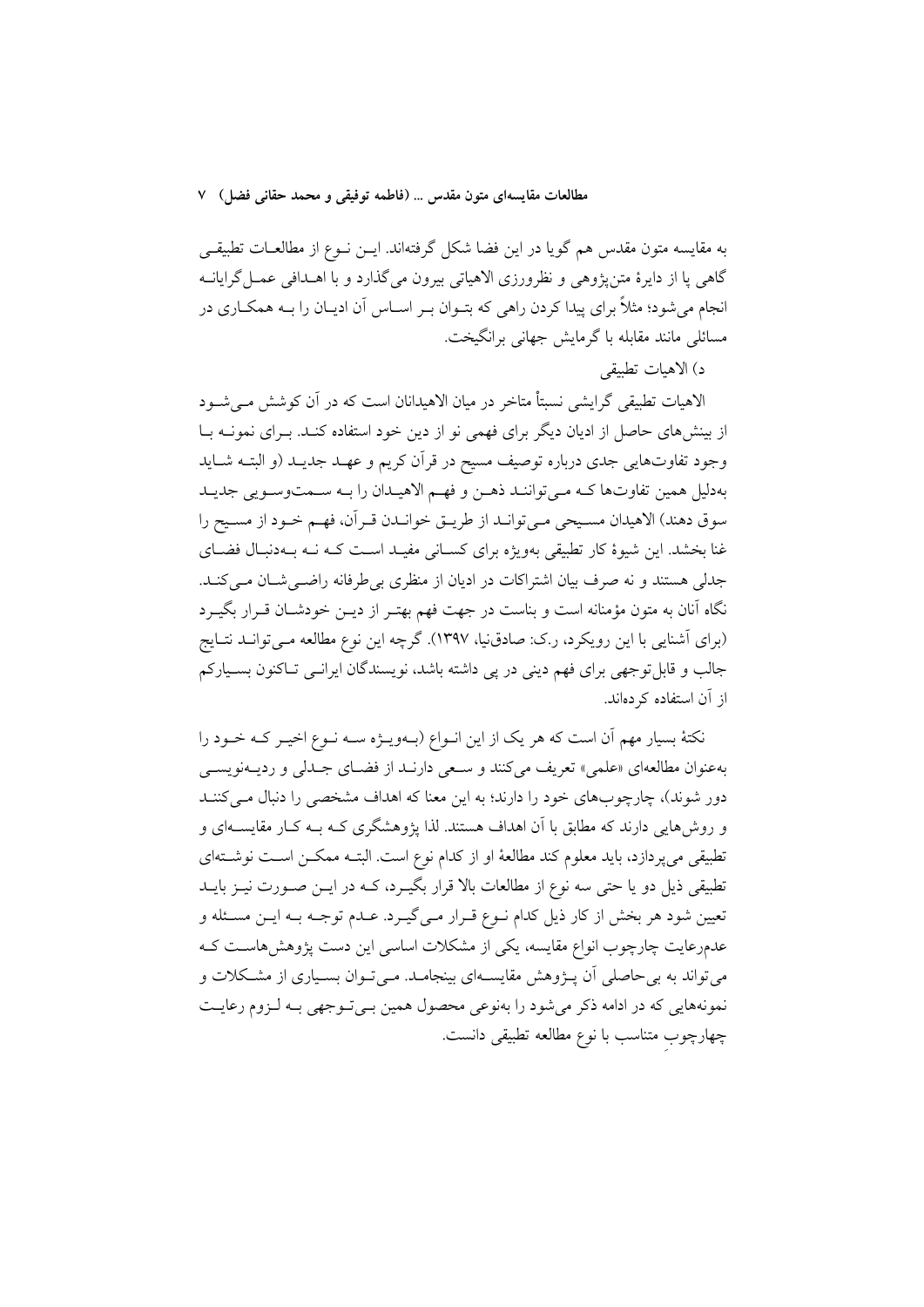# ۲.۲ بے مسئلگی یا مسئلهٔ ساختگی

یکی از مهمترین مشکلات مطالعات مقایسهای این است که مقایسه صرفاً برای خود مقایســه انجام می شود؛ در واقع، در این موارد نویسنده با افزودن «و کتاب مقدس» بهعنــوان پــژوهش خود، موضوعی تصنعی ایجاد می کند. ساختار اینگونه مقالات معمولاً به این صـورت اسـت که آیات مربوط به یک موضوع ابتدا در قرآن و سـپس در کتـاب مقـدس بیـان مـیشــود و نتیجهگیری مقاله نیز بیـان فهرسـتی از شـباهتهـا و تفـاوتهاسـت. امـا چنـانکـه در بـالا اشاره شد، یافتن شباهتها و تفاوتها در هر یک از انواع مطالعه مقایســهای بایــد بــا هــدف رسیدن به نتیجهای خــاص باشــد و اگــر چنــین نتیجــهای در مقالــه بیــان نشــود، مقایســهای علمی نیست. گردآوری شباهتها و تفاوتها، البته اگر کامل و دقیق باشد، مـیتوانــد صـرفاً نمایهای برای پژوهشگران به حساب بیاید.

گاهی نویسندگان تصور میکنند که صرفِ بیان اشتراکات به همگرایی بیشتر مـی|نجامــد، اما یا این هدف را بیان نمی کنند یا اگر هم بیان کنند، در نتیجهگیـری روشــن نمــی شــود کــه اشتراکات ادعایی چگونه به همگرایی و همزیستی میان پیروان ادیـان منجـر مـی شـود. بـرای نمونه، نویسندگان مقاله «بررسی و تحلیل ضمانتهای اجرایــی منفــی در تــورات، انجیــل و قرآن کریم» گرچه تصریح می کنند که هدفشــان از نگــارش مقالــه برداشــتن گــامی در مســیر استفاده از روشهایی نو در گفتوگوی ادیان است، توضیح نمی دهند که بیان این اشتراکات چگونه هدفشان را محقق می سازد (محسنیان راد و الویری، ۱۳۹۷: ۶۴).

نمونهای دیگر از مسئلهشناسی غلط آن است که گفته شود دلیل انجام مقایســه ایــن بــوده که تا بـه حـال مقایسـهای در یـک موضـوع خـاص بـین دو مـتن صـورت نگرفتـه اسـت (کمیجانی و کاظمی مقدم، ۱۳۹۷: ۵۷). چنین دلیلی انجام مقایسه را موجـه نمـیسـازد؛ زیـرا چنانکه اشاره شد مقایسه باید به یکی از اهـداف فـوق کمـک کنـد و سـؤال یـا مشـکلی را حل كند. انجام مقايسه صرفاً به اين دليل كــه كســي أن را انجــام نــداده، ماننــد أن اســت كــه .<br>بگوییم در منطقهای پلی زدهایم یـا چــاهی کنــدهایــم چــون در آنجـا یــل یــا چــاهی نبــوده، درحالی که کاملاً ممکن است دلیل نبود پل یا چاه این بوده که در آنجا نیازی به چنین چیــزی وجود نداشته است. این مشکل دقیقاً بــه ایــن دلیــل پــیش مــی]یــد کــه در نظـر بســیاری از دانشگاهیان ایرانی پیشینهٔ تحقیق صرفاْ برای نشان دادن بدیع بودن موضوع ذکر شـده اسـت، در حالی که یکی از کارکردهای مهم پیشینه این است کـه نشـان دهـد چـرا مسـئلهای بـرای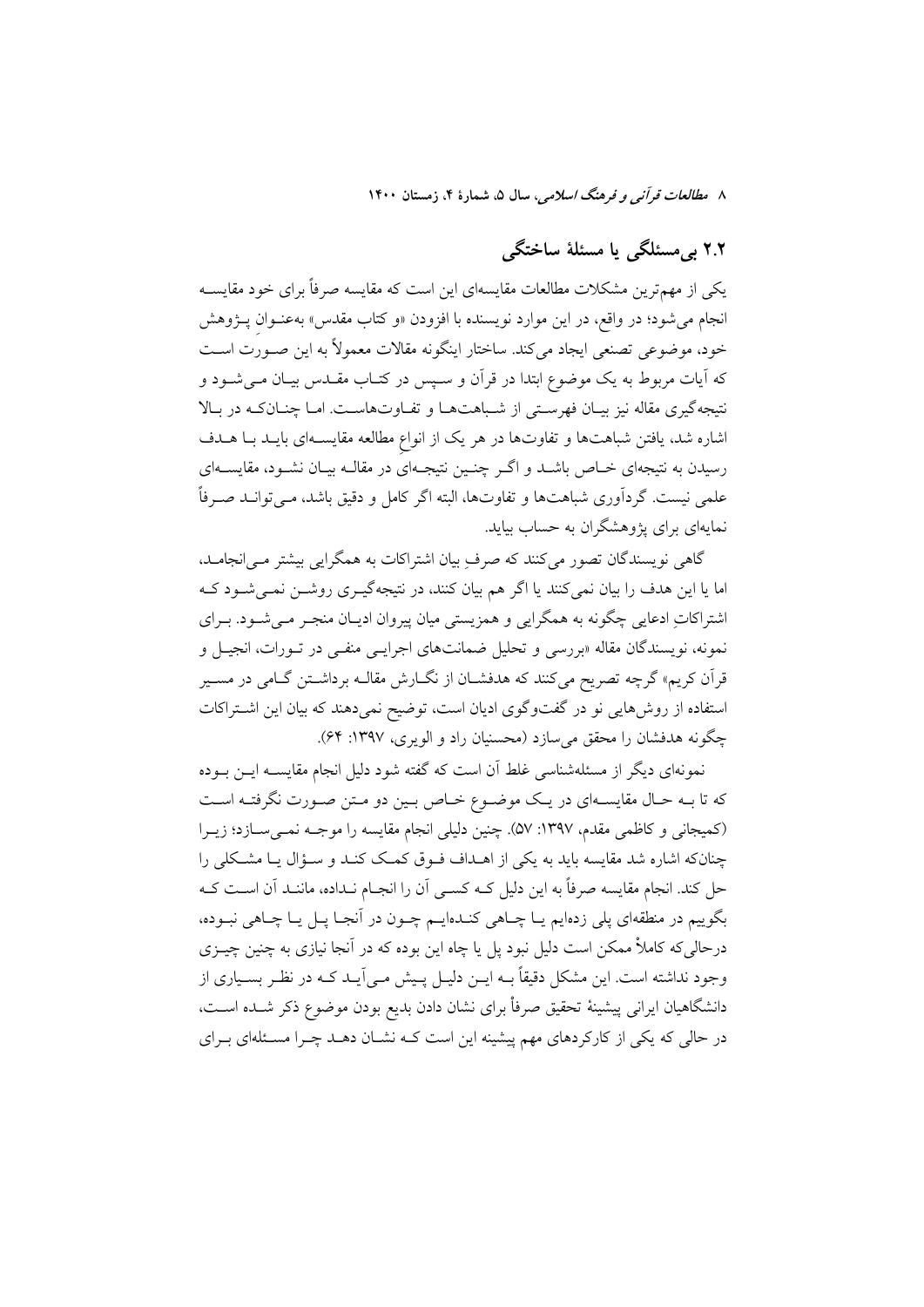جامعه علمی موضوعیت و اهمیت دارد و قرار است کدام مسئله حل شود یا کـدام نــوآوری ارائه شود. به عبارت دیگر بسیاری از پژوهشگران به جای اینکه توضیح بدهند کـاری تـا بــه حال انجام نشده، باید نشان بدهند کدام زاویه نادیده را قرار است بکاوند، یا کدام کاستی در تحقیقات سابق را قرار است رفع کنند، یا چه سؤالات نوی را طرح خواهند کرد.

گاهي نيـز گرچــه در بيـان مسـئله پــژوهش، پرســش يـا هــدفي خــاص بــراي مقايســه تصویر می شود، در نهایت باز هم مقایسه فقط بـرای مقایســه انجـام مــی شــود. بــرای نمونــه نويسنده مقالــه «''عهــد'' در كتــاب مقــدس و قــر أن كــريم» ابتــدائاً مــي گويــد: «راه نجــات و رستگاری انسان در تمامی ادیان التـزام بـر مفـاد معاهـده الاهـی و تسـليم در برابـر تكليـف الاهی است. ازاین رو، بررسی عهد در قرآن کریم و متون عهدین، بـهمنظـور دســتیـابی بـه محتواي عهد الاهي در ادبان و يافتن وجود اشتراك و اختلاف مبان اين متون مقدس، بسـبار راهگشا خواهد بود» (نعمتی پیرعلی، ۱۳۹۲: ۶). اما در پایان مقاله، این سـوال بـاقی مـیمانـد که یافتن این اختلافها و اشتراکها برای حل کدام مسئله یـا ارتقـای کـدام فهـم «راهگشـا خواهد بود»؟ زیرا در پایان هیچ فهم جدیدی از «عهد» به دست داده نمـیشـود و هـمچنـین هیچ نتیجهٔ تازهای که به درد دینداری و یا فهم فـرد مسـلمان بخـورد، ارائــه نمــیشــود. اگــر نویسنده مقاله را در چارچوب یکـی از انـواع مطالعـات مقایســهای، مـثلا الاهیـات تطبیقـی، قرار میداد، اثری مقبول تر بود؛ یعنی با بازخوانی مفهـوم عهـد در کتـاب مقـدس بــه فهمـی جدید یا بهتر از عهد در قرآن میرسید و این یافتهٔ جدید را در نتیجهگیری خود بیان میکرد.

چنانکه پیش تر هم گفته شد، یک نوع مقایسه موفق و موجه مقایسهای است که بــه فهــم یکی از متون کمک کند. نمونهای خوب و نادر از مقایسه نقد زبانشناسـانهٔ تطبیقـی در مقالـهٔ «دلالتهای معنایی "قرن" در زبان عربی و عبری و ارتباط آن با "ذوالقرنین" در قـرآن کـریم و کتاب مقدس» یافت می شود. در این مقاله نویسنده می کوشد با استفاده از ریشــه و معنــای حقيقي «قرن» و كاربست أن در كتاب مقدس به معناي مجازي «ذوالقرنين» در قرأن يي ببـرد (قهرمانی مقبل، ۱۳۹۰). جالب است که این نمونهٔ خوب نه در یک نشـریهٔ قـرآن&وهـی یـا دينيژوهي بلكه در يک نشريهٔ زبانشناسي منتشر شده است.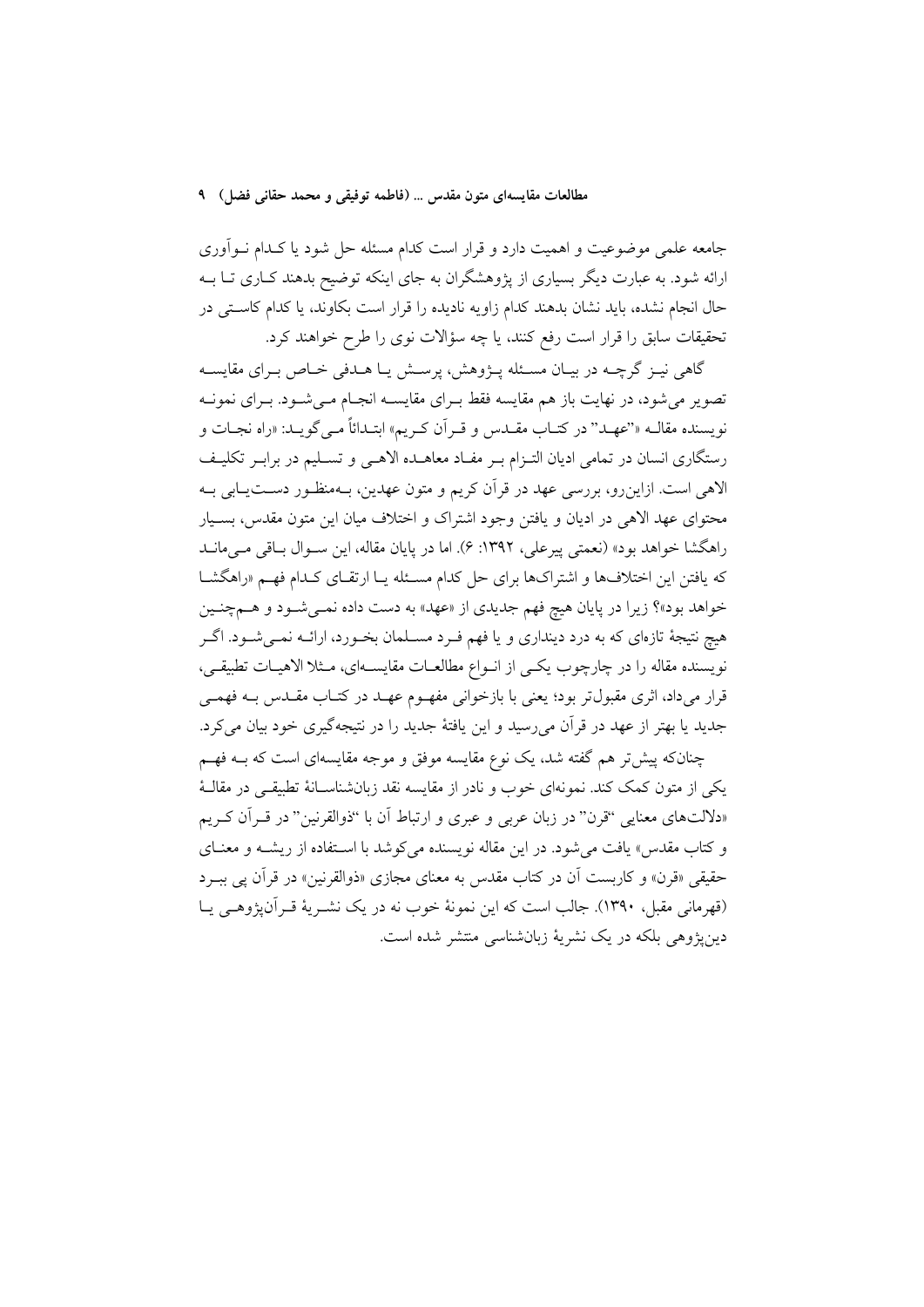## ٣.٢ تحصيل حاصل بودن مقايسه

یکی از اهداف مقایسه در میان نویسندگان مسلمان نشان دادن برتری قـرآن کـریم بـر کتـاب مقدس یا تحریفی بودن کتاب مقدس است که گاه در مقاله به این هــدف تصــریح مــیشــود (حسینی، ۱۳۹۱). یکی از اشکالات رایج در این سـنخ مقـالات آن اسـت کـه صـرفاً تکـرار مدعا هستند و شاهد یا یافتهای مطابق معیارهای علمی ارائه نمیکنند. ایــن نــوع پــژوهش۵ـا زمانی جزو پژوهشهای علمی به حساب میآیند کـه بـهصـورت روشــمند و بــا معیارهــای روشن وجه برتری قرأن ترسیم شود. چنین کاری بهخصوص زمانی جالبتر خواهد شد ک به ظرايف تاريخي يا ادبي كه موجب تفاوت شده، توجهي ويژه شود. اما اين دست مقــالات و نوشتهها عموما دچار مشکلات بزرگی هستند؛ مهمترین مشکل آنکه در ایــن آثــار معمــولاً ملاک برتری متنی بر متن دیگر روشن نیست. برای نمونه، حسامالـدین حسـینی (۱۳۹۱) بــا توجه به ادعاي قرآن مبني بر «اقوم» بودن (اسراء ٩) يا «تبيانا لكـل شـيء» بـودن (نحـل ٨٩). جامعیت قرآن را نتیجه می گیرد و می خواهد نشان بدهد چگونه توصیف فرشــتگان در قــرآن نیز تأییدی بر ایــن جامعیــت اســت (حسـینی، ۱۳۹۱). در ایــن مقالــه تبیــین نمــیشــود کــه چگونه توصيف مېسوطتر فرشتگان در قرآن آن را «مهيمن» و «اقسوم» مـي ســازد. هــمچنـين نویسندگان مقالهای پیرامون مقایسهٔ قوانین در متون شرعی یهودیت و اسلام، در مـواردی کـه حکم یهودیت شدیدتر از اسلام است نتیجه میگیرند «دین مقدس اسلام افـراط آیـین یهـود را به اعتدال و میانهروی بازآورد» و اگر شدتی در مجازات اسلامی دیده می شـود، «براسـاس مصلحت نوع انسان و رسیدن جامعه به صلح و آرامش و امنیت عمومی» است (غفورینــژاد و رسولخاني شهناني، ١٣٨٨: ١۵٩). يعني در مقايسه هم ملايمت بيشتر دين اسلام در برخــي قوانین ستودنی است و هم شدت آن قابل توجیـه؛ زیـرا در ایــن مقایســه مــلاک مشخصــی مطرح نیست و هدف صرفا نشان دادن برتری یک دین بر دیگری است. بسیاری از این آثــار چون هدف برتری را دنبال میکنند، دچار اشکالات دیگری نیز می شوند، از جملـه ایــنکـه بهصورت گزینشبی بیا متبون برخبورد می کننید پیا آنکیه در حیالی کیه از ظیاهر قبرآن دست می کشند و به تفسیر آن آیه استناد می دهنـد، در تحلیـل کتـاب مقـدس بـا رویکـردی ظاهر گرایانه صرفا متن را ملاک قرار می دهند.

از جمله اشکالات مبنایی که در این آثار مشاهده می شود آن است که بسـیاری از آنهـا بــا فرض محرف بودن كتاب مقدس أغاز مى شوند. اين أثار نظرات متفكران مسلماني را كه ايــن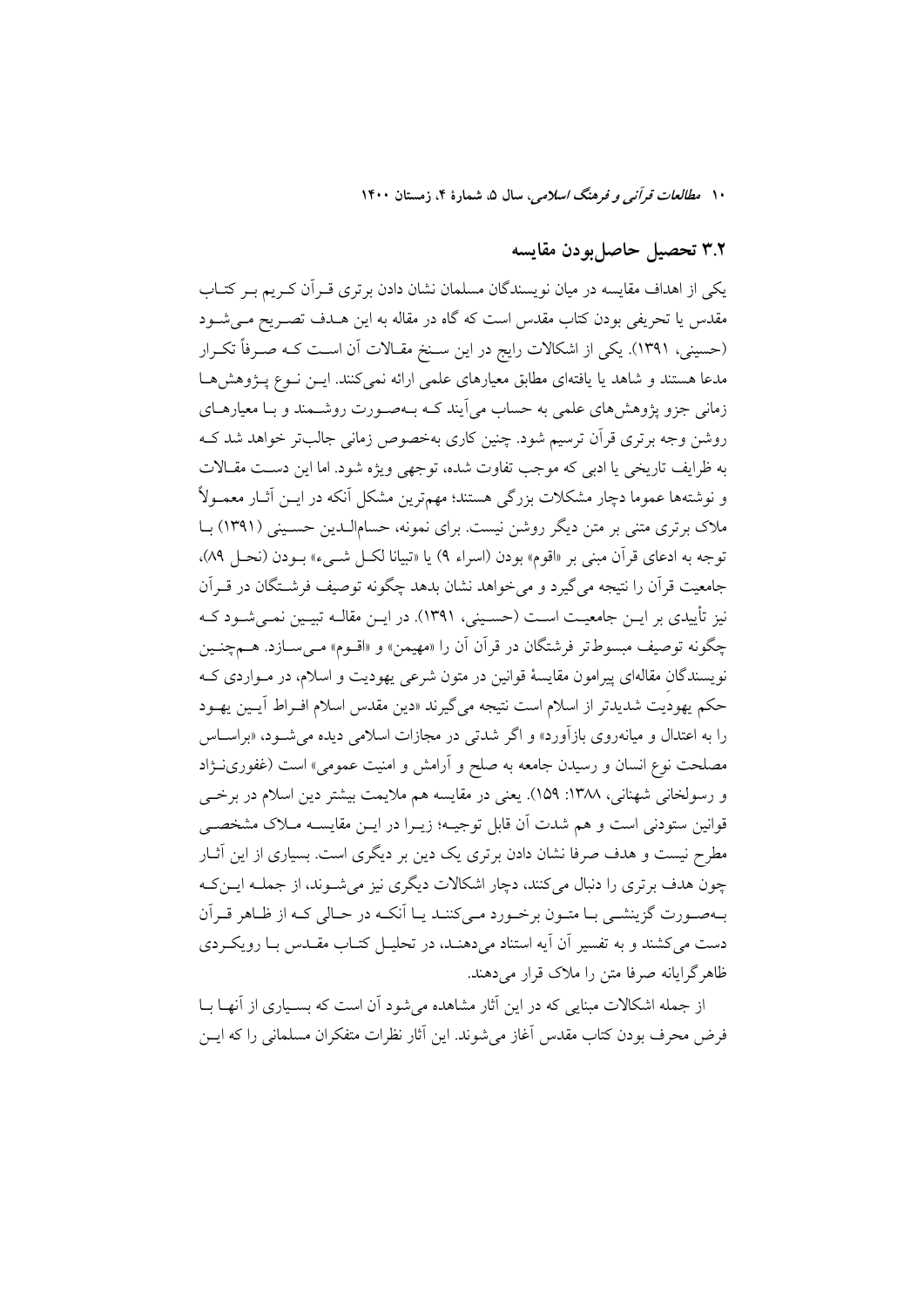فرض را به مناقشه كشيدهاند، لحاظ نمي كنند. يعني سخن خود را بر اين فرض بنـا مـي كننـد كه بديهي است كتاب مقدس تحريف شده باشـد، در حـالي كـه ايــن فـرض بــههــيچوجــه بدیهی نیست (توفیقی، ۱۳۹۵: ۱۲۵–۱۳۶؛ طباطبایی و مهـدوی(اد، ۱۳۹۷: ۱۳۷–۱۷۹). مبنـا قراردادن نظریه تحریف، علاوه بر اینکه به دیگر نظریههای موجود بی توجهی می کند، گــاهی موجب بي حاصلي مقايسه نيز مي شود. نويسندگان مقالـهٔ «بررسـي تطبيقـي انتخـاب طــالوت بهعنوان یادشاه بنی اسرائیل در تفسـیر قـراَن و عهـد عتیـق» از ابتـدا مبنـای کـار خـود را بـر این میگذارند که قرآن مصون از تحریف است و تحریف در عهـدین اثبـات شـده اسـت و ازاینرو «تنها منبع مورد اعتماد برای داستانهای مشترک، قرآن است» (کدکنی و فاکرمیبـدی، ۱۳۹۷: ۱۶۲). در این صورت، این مقایسه یا تطبیق چه موضـوعیتی دارد؟ یعنـی اگـر کسـی .<br>مدعی شود قرآن از کتاب مقدس اقتباس کرده است، می توانیم بدون مقایسه و تطبیــق، بــه او بگوییم تورات تحریف شده است و قرآن نه، و تنها منبـع مـورد اعتمـاد بـرای داسـتان۱مـای مشترک قرآنْ است و به نتیجهٔ مورد نظر که رد مدعای اقتباس است برسیم؟ در این صـورت دیگر چه لزومی دارد که مقایسه یا تطبیق کنیم؟ به عبارت دیگر، پرسش مقاله این اسـت کــه آيــا قــراّن از كتــاب مقــدس اقتبــاس كــرده اســت، امــا از همــان آغــاز مبــاني|ي را بــراي بحث مي چيند كه صورت مسئله را ياك مي كند و ديگر مسئلهاي باقي نمي ماند كه لزومي بـه .<br>مقایسه باشد. چنین مقایسهای تنها در صورتی موجه است که تحصیل حاصـل نباشــد، یعنــی مقایسه با این هدف انجام شـود کـه شـاهدی بـر مـدعای فـوق بیـاورد و ادیبـات بحـث را غنا ببخشد.

## ۴.۲ عدم تبيين وجه انتخاب طرفين مقايسه

در بسیاری از آثار مقایسهای ملاک انتخاب دو طرف مقایسه مشخص نشده اسـت. بــا توجــه به پژوهشهای فراوانی که امروزه نشان میدهند که ادبیات و الاهیات و سبک هـر بخـش از کتاب مقدس (چه عهد عتیق و چه عهد جدید و چه بخــشهــای گونــاگون آنهــا) تــاریخ و خصوصیات خاص خود را دارد، پژوهشگر باید توضیح بدهد که چرا قرآن را با تمام کتــاب مقدس مقایسه میکند و یـا اگـر بـا بخشـی خـاص مقایســه مـیکنـد، چـرا بـا آن بخـش مقایسه می کند. ۳ برای مثال، چنانکه نویسندگان مقاله «ویژگیها و کارکرد حکمــت در کتــاب مقدس عبری و قرأن»، خود نیز متذکر شدهاند کتب حکمت مشابه دیگر بخـش هــای کتــاب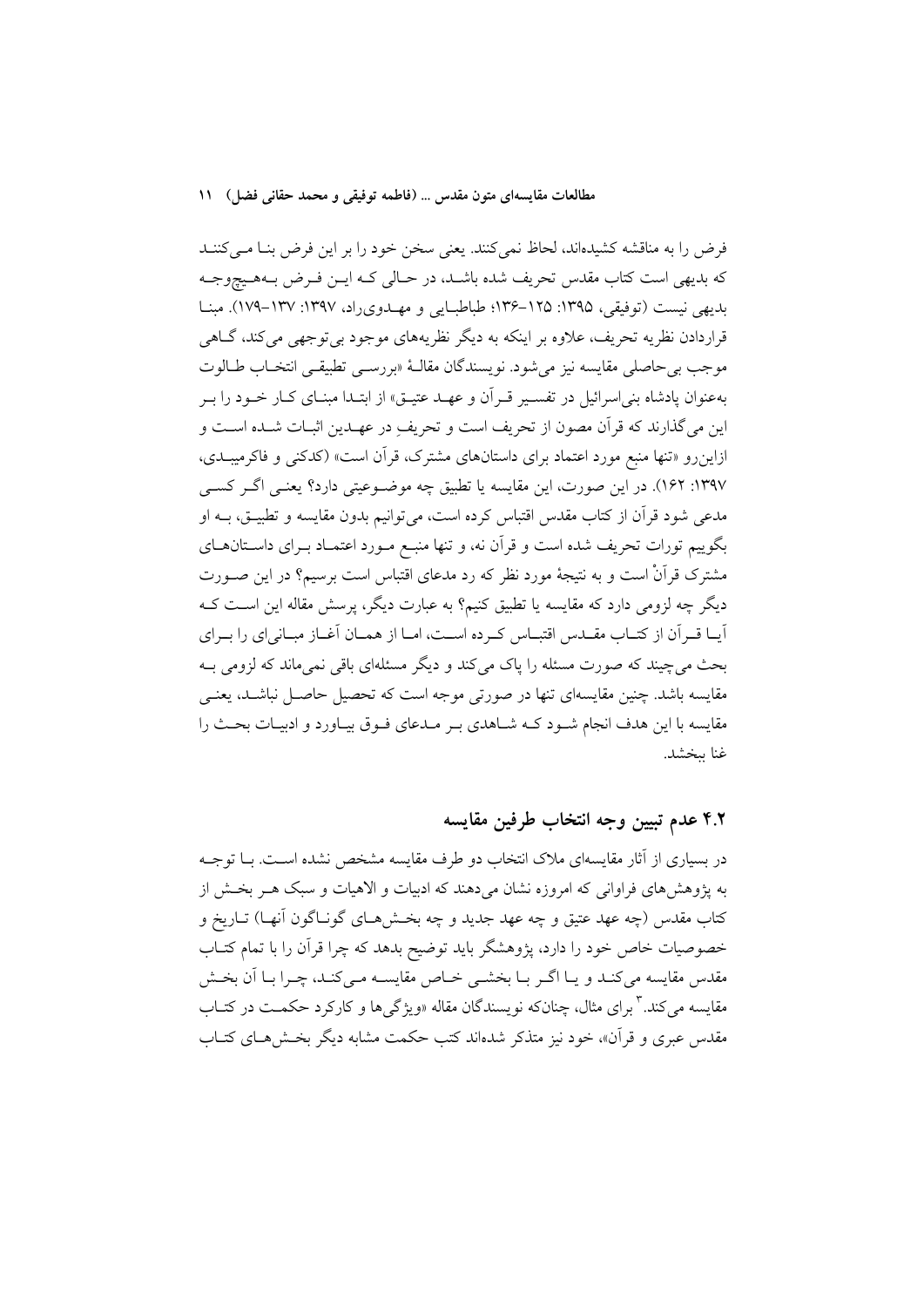مقدس عبری، یعنی تورات و انبیای پیشین، نیست بلکه ادبیات ویـژه و منحصـربهفـرد خــود را دارد (امیریزدانی و هوشنگی، ۱۳۹۷)؛ اما تبیین نمی کنند که چرا در مقایسـهٔ خــود بــر ایــن بخش از کتاب مقدس تأکید کردهاند، حال اّنکه فضای این کتابهــا در نگــاه اول بــا فضــای قرآن بسیار متفاوت به نظر می رسد و خواننده نیـاز دارد بــا دلیلــی موجــه بــه روابــودن ایــن مقايسه يې بېرد.

دستهٔ دیگری از مقایسههای ناروا مقایسههایی هستند که گرچه هدفشان بررسی تـاریخی ربط و نسبت قرآن با کتاب مقدس اسـت، بــه شــواهد تــاریخی کــم تــوجهی کــرده و بــدون درنظرگرفتن میراث یهودی.سیحی به مقایسه قرآن و کتاب مقدس میپردازنــد. بــرای نمونــه وصفي و شفيعي (١٣٩۶) در نتيجه گيري مدعي مي شوند: «بدين ترتيب، روشن مي شـود کـه معنا و کاربرد دو کلیدواژه نبی و رسول در قرآن، پیوندی تنگاتنگ با معنا و کـاربرد آن۱مـا در کتاب مقدس دارد» (وصفی و شفیعی، ۱۳۹۶: ۲۲۷). در اینگونه موارد به چــه دلیلــی از خــود قرآن به کتاب مقدس جهش می زنند؛ زیرا اینجا بحث تاریخی مهمی وجود دارد و آن این ک میراث کتاب مقدسی چطور به شبهجزیره رسیده است. به نظر میرسد در ایــن مــوارد توجــه به میدراش های یهودی و موعظهنامهها و نیایش نامههای سریانی نقش مهمتری بازی می کننــد و دلیلی ندارد که در این سنخ از موارد مستقیما بـه کتـاب مقــدس رجــوع کــرد (دســتکــم نویسنده باید دلیل خود را بیان کند که چرا این میراث را نادیده می گیرد و مستقیما بـه سـراغ کتاب مقدس می رود). توفیقی (۱۳۹۰) نیز دچار همین اشکال شده است. او پــس از معرفــی کاربستهای مفهوم «فرزندان خدا» در عهـد عتیـق و عهـد جدیـد بـه ایـن مـیپـردازد کـه قرآن کریم با کدام کاربست موافق و با کدام مخالف بـوده اسـت؛ امـا از آنجـا کــه بــه متــون معاصر قرآن ارجاع نمیدهد، روشن نمیکند که آیـا ایــن کتــاب دربــاره باورهــای رایــج در محیط مسیحی و یهودی خود موضع گرفته یا نه.

## ۵.۲ روشننکردن روش تحلیل

چنانکه در اشکال اول، یعنی عدمالتفات به نوع مقایسه بیان شد، هر نوع از مطالعه مقایســهای چهارچوبی دارد که باید روشی متناسب با آن داشته باشد؛ لذا کسی که مسئلهٔ خــود را صــرفاً كشف دادوستد تاريخي بين دو متن معرفي ميكند، نمي تواند و نبايد از روش هاى الاهياتي استفاده کند. حتی در مواردی که انواع روشها به کاربرده می شـود، تفکیـک میـان آنهـا بایــد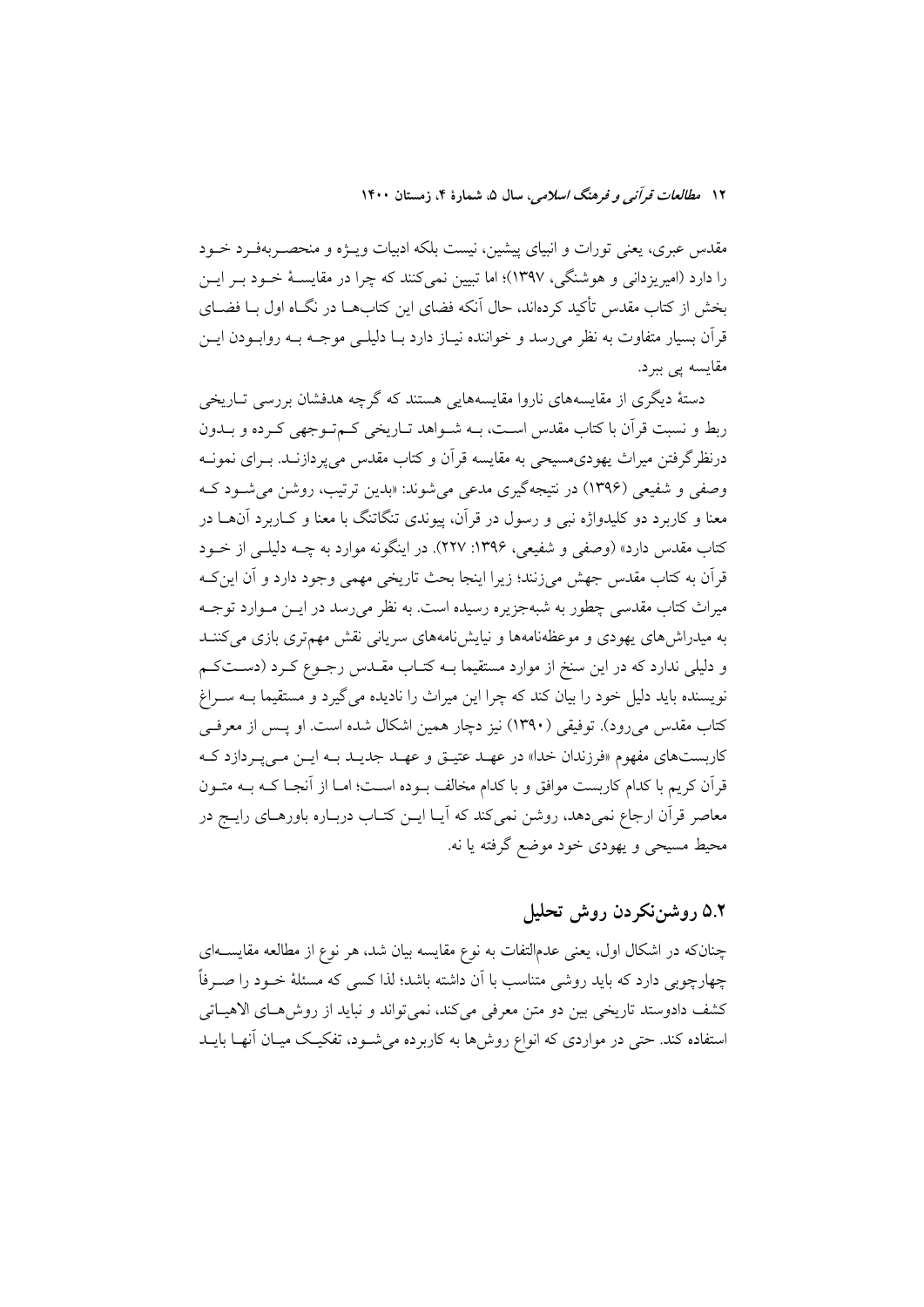برای خود نویسنده روشن باشد. بهطور کلبی می توان گفت در مطالعـات کتـاب مقـدس دو روش اصلی حاکم است: روش تاریخی و روش ادبی. تحلیل تاریخی بـهمعنـای بررســی مـتن در زمينــهٔ تــاريخي خــودش اســت؛ يعنــي از مقصــود مولــف در زمينــهٔ تــاريخي|ش مطلع شويم. اين كار مستلزم شناخت مؤلف/مؤلفان، چنددستي متن با توجه به تعدد مولفـان، شرايط تأليف شفاهي يا كتبي متن، دايرهٔ معنايي واژهها در زمان ظهور متن، شرايط اجتمــاعي و سیاسی و اقتصادی با استفاده از علـوم باسـتانشناسـی و تـاریخ اجتمـاعی، دادوسـتدهای فرهنگی متن با متون دیگر و… است. اما روش ادبی با متن تمـامشــده سـروکار دارد. نــهتنهــا صنایع ادبی و بلاغی درون متن، بلکه شباهتهای ادبی آن با متون دیگـر و ارجاعــات ادبــی به آنها هم برای فهم اهمیت می،یابد. چنان که گفتیم، ممکن است پژوهشــی بــر هــر دو نــوع تحلیل تاریخی و ادبی مبتنی باشد. ولی باید مرز این تحلیلها برای پژوهشگر روشن باشـد و چهبهتر که نویسنده تصریح کند پژوهشش تاریخی است یا ادبی. به عنـوان نمونـهای موفـق، می توان به سه مقاله که مهدی محسنیان راد و همکارانش نوشتهاند، اشاره کـرد. گرچــه روش تحلیل محتوای عمقی در مطالعات کتاب مقدس چندان رایج نبوده است، نویسندگان هــم بــه استفاده از این روش تصریح کردهاند و هم آن را به خوبی بـه کـار بـردهانــد (محســنیان٫اد و باهنر، ۱۳۹۰؛ محسنیان راد و الویری، ۱۳۹۱؛ محسنیان راد و همایون، ۱۳۹۷).

اما به نظر مبي رسـد مقالــه «'نبــي" و "رســول" در كتــاب مقــدس و قــران» (وصـفي و شفیعی، ۱۳۹۶) برای اثبات مدعای خود که ناظر به واژگان نبــی و رســول اســت، روش لازم و درست را انتخاب نكرده است؛ زيرا وقتى اين مقاله ادعاى وجود پيونـد بـين كـاربرد ايـن دو واژه در قرآن با کتاب مقدس را می کند، باید نشان دهد آن واژهها چطور در قــرآن امتــداد پیدا کردماند؛ مثلاً آیا این امتداد فقط از جهت معناست یا از جهت لفظی هــم اســت. بــا ایــن حال، در هيچ جا مباحث مربوط به الفاظ به كار رفته در اين متون را نمي بينيم.

# ۶.۲ یکساننبودن/ تاریخپریش*ی* مفاهیم موردمقایسه

یکسی از مســائل مهــم در مطالعــات مقایســهای دقــت بــه یکســانی یــک مفهــوم در طــرفین مقايسه است. اما گاه ديده مي شود كه يژوهشگران بهصـرف شـباهت لفظـي يـك مفهـوم در دو متن سعی در تطبیق آنها با یکدیگر دارند. در مواردی نیز مشاهده می شود که تبیین مفهـوم در دو کتاب از استحکام لازم برخوردار نیست و بـرای نشــان دادن شــباهتِ یــک مفهــوم در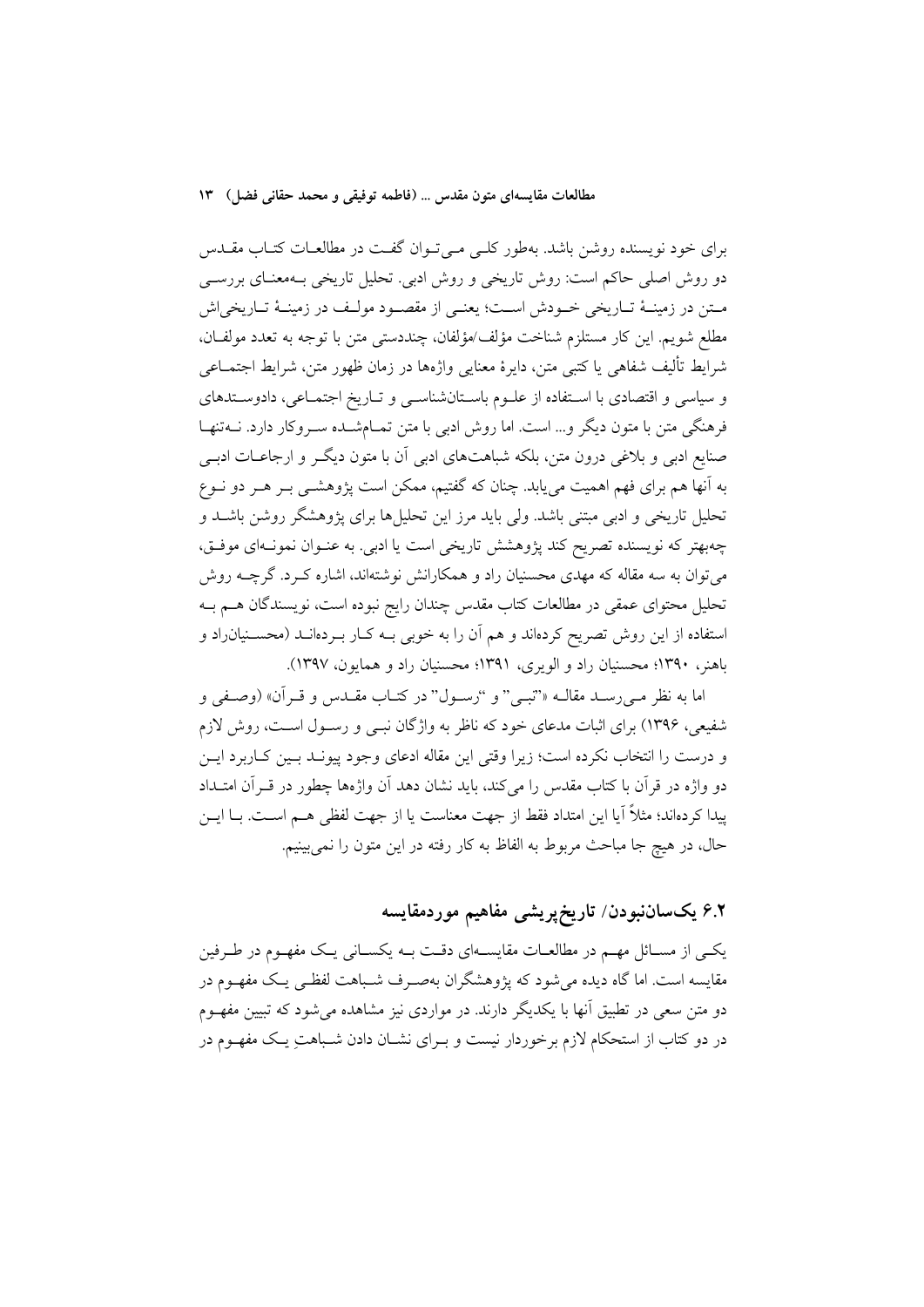دو متن، توصیفات و مستندات بهنحوی گزینشگرانه ارائـه مـیشـوند. بـرای نمونـه مقالـهای درباره توصیفات دشمن در قرآن و کتــاب مقــدس، بــرای آنکــه تعریــف از دشــمن در ایــن دو متن ارائه بدهد که به همدیگر شباهت داشته باشند، در مورد متن یهودی بـه یـک کتـاب دستِ دوم ارجاع میدهد یا آیاتی را مستند قرار میدهد که ارتباط آنها بـه مفهـوم دشــمن در تنخ، صريح نيست و نيازمنـد تفسـير اسـت (شـباني و جلالـي كنـدري، ١٣٩۶: ١٨٨-١٨٩). درحالی که در چنین مواردی برای تبیین آن مفهوم معمولا باید بـه سـراغ تحلیـل کاربردهـای لفظی یا معنوی آن کلمه یا مفهـوم در مـتن مقـدس، یـا دیگـر روش۵حای متناسـب، رفـت. ازاینرو، میبینیم در این تحقیق نقش کسـانی کـه صـرفأ بـهدلیـل زنـدگی در ارض مقدسـه «دشمن» خوانده میشدند، چندان پررنگ نیست و تبیینی درخور برای ان ارائــه نشــده اســت (شبانی و جلالی کندری، ۱۸۸–۱۸۹).

از جمله اشکالات رایج در مطالعات مقایسهای متون مقدس زمانی است که پـژوهش گـر قصد دارد مفهومی مدرن را در این متون مقایسه کند؛ در نتیجه بسیار مشـاهده مـیشـود کـه مفهومی مدرن بر متنبی باسـتانی تحمیـل شـده اسـت. ایـن در حـالی اسـت کـه بـهصـرف شباهتهای اولیه، نمی توان مفهومی را از بافت تـاریخی آن جـدا کـرد و بـه دورهٔ تـاریخی دیگری برد، و برای چنین کاری حتماً باید شواهدی مبنی بـر امکــان و روایــی چنــین کــاری ارائه شود. برای مثال، مفهوم «نژاد» کــه بیشــتر در اروپــا و امریکــای مــدرن رواج یافتــه، ٔ بــا برگزیدگی قومی کاملاً متفاوت است و نمی تـوان آنچـه را یهودیــان یــا مســیحیان در قــالبی نژادپرستانه دربارهٔ نژادهای سامی یا آریایی می گفتند (شبانی و جلالـی کنـدری و هوشـنگی، ۱۳۹۵) به خود کتاب مقـدس و تلمـود ربـط داد. روشـن اسـت کـه بـرای مؤمنـان ارتبـاط برقرارکردن با متن مقدس مستلزم این است که فاصـله مفهـومی خـود را بـا آن کـم کننــد و به همین دلیل چارهای جز برداشت این مفاهیم از متن مقدس ندارند. ولی در کار علمی بایــد در ابتدا به این تفاوتهای مفهومی تصریح کنند تا دستکم التفات آنان به ایــن تفــاوتهــا و منعطف بودن برداشتهای الاهیاتی مشخص شود.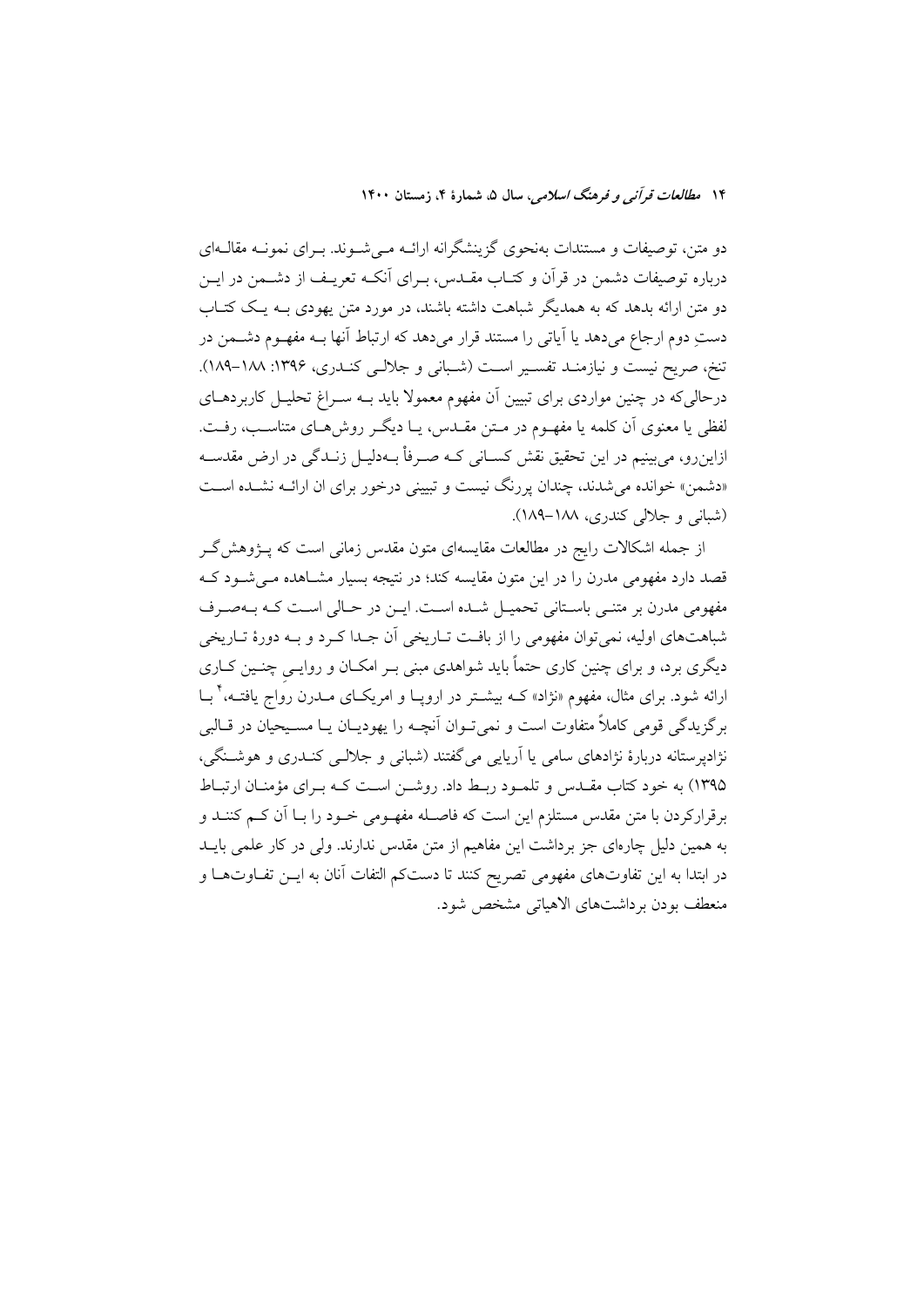# ۳. اشکالات مربوط به مقایسهٔ بین قرآن و کتاب مقدس

# ۱.۳ عدم شناخت کافی از کتاب مقدس

علاوه بر موارد کلی ای که در بالا ذکر شد، انجام پــژوهش مقایســهای بــین کتــاب مقــدس و قرآن نیازمند دانش درست و دقیـق از ایــن دو مـتن هــم اســت. از جملــه اشــكالات رایــج این است که کسانی که قرآن را می شناسند، اما شناخت کـافی از کتـاب مقـدس ندارنـد، بـه چنین مقایسهای دست می زنند. به همین دلیل گاه خطاهایی بسـیار ابتـدایی در ایــن مقـالات مشاهده مي شود. اين دست يژوهش ها بـهشـدت مسـتعد خلـطـهـاي نامتناسـب تـاريخي و ادبی هستند؛ برای مثال، در یکی از مقالات به این اشاره میشود که عیسی در صحیفه هوشع «پادشاه» خوانده شده است (حسینی، ۱۳۹۱: ۲۷)، در حالی که چنین نکتـهای در هـیچ جـای عهد عتیق نیامده است (و اگر مبنای نویسنده تفسیری خـاص یـا برداشـتی خـاص از کتـاب هوشع بوده، چنین چیزی در مقاله بیان نشده است). به نظـر مـی(سـد اینکـه برخــی از ایــن مقالات در ابتدای مقاله به معرفی کتاب مقدس میپردازند، ناشــی از همـین امـر باشــد. ایــن درحالی است که فرض میشود مخاطب مقاله علمـی=پژوهشـی در زمینـه مقایسـه قــراَن و کتاب مقدس، شناخت اولیه از این متون را دارد که سراغ چنین مقالهای آمده است. علاوه بــر این، در چنین پژوهشی، معرفی اجمالی غیردقیق کتابی که از نوشتههای متعدد تشکیل شـده و هر بخش آن تاریخی مجزا دارد، چه ثمرهای دارد؟ همچنین مشاهده میشـود گـاه در ایــن مقالات از عناوینی استفاده می شود کـه در بـین غیرمتخصصـان رواج دارد؛ مـثلا اشـاره بـه «عهد عتيق» و «عهـد جديـد» بـهترتيـب بـا عنـاوين «تـورات» و «انجيـل» (محسـنيان راد و الویری، ۱۳۹۱) دقیق نیست. گرچه کتاب مقدس عبری گاه در میان یهودیـان بـا واژهٔ بسـیار گستردهٔ «تورات» شناخته می شود، برای خوانندهٔ تخصصی این واژه چندان مفید معنا نیست؛ زیرا در یهودیت تورات چندین معنای متفاوت می تواند داشته باشـد: اسـفار پنجگانــه، کــل کتاب مقدس عبری، مجموع تورات مکتوب و تورات شــفاهی (تلمــود) و کــل آمــوزههــای یهودی. «انجیل» هم در ادبیات مسیحی بـه معنـای «مـژده» اسـت و بـهطـور خـاص دربـاره چهار انجیل به کار میرود و هیچگاه بهمعنـای کـل مجموعـهٔ عهـد جدیـد نیسـت. بنـابراین بهتر است نویسندگان از تعبیرات شناختهشدهتر عهد قدیم/عتیق (یا کتاب مقدس عبـری) یـا عهد جديد استفاده كنند.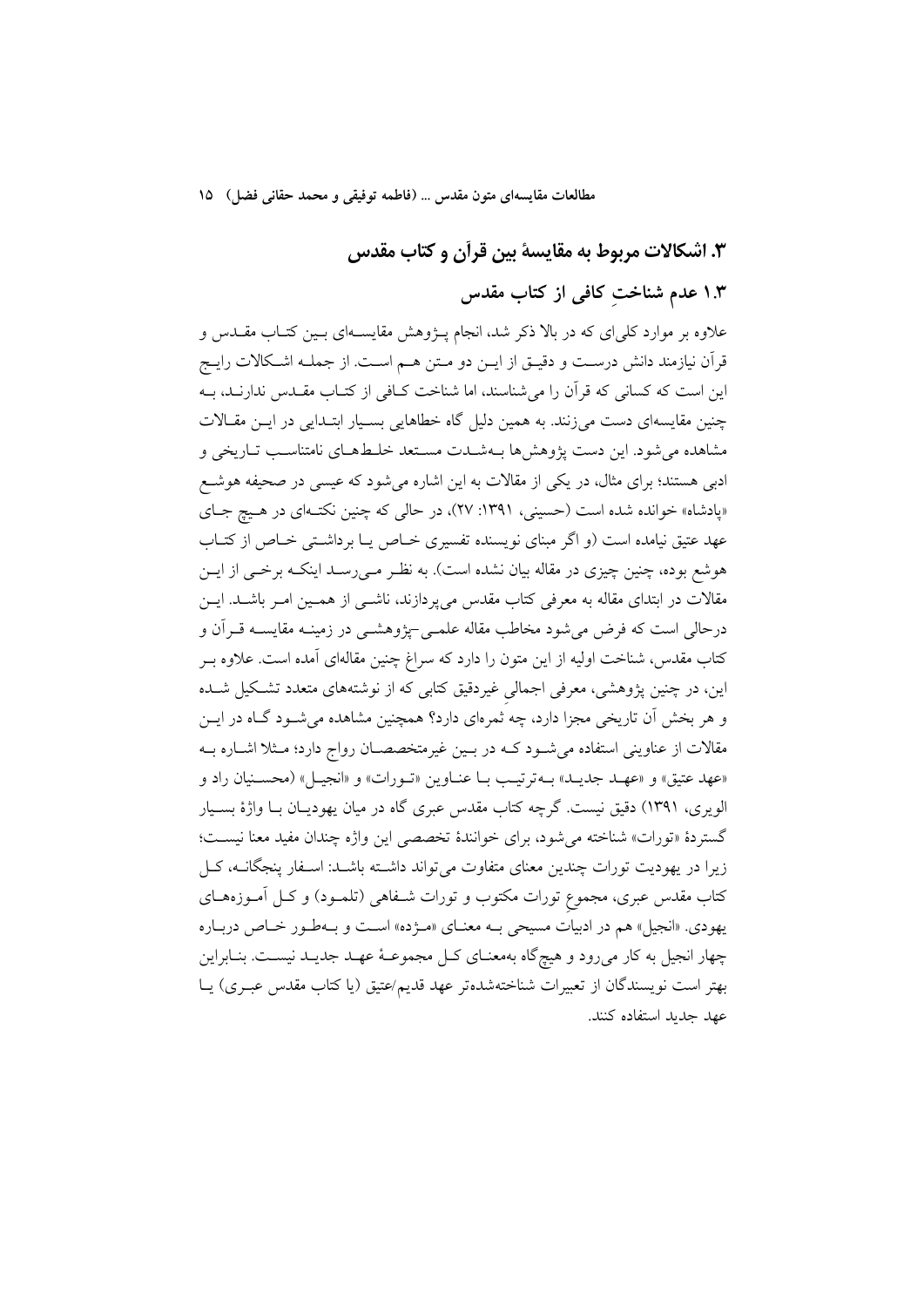۱۶ مطالعات قرآن<sub>می</sub> و فرهنگ *اسلامی*، سال ۵، شمارهٔ ۴، زمستان ۱۴۰۰

# ۲.۳ اشکالات مربوط به فهم متن

میتوان اشکالات ناشی از عدم رعایت معیارهای لازم در رجوع به قرآن و کتـاب مقــدس را ذيـل دو دسـته قـرار داد: اشـكالات مربـوط بــه فهــم مـتن، و اشـكالات در انتخـاب آيــات مور دمقايسه.

### ۱.۲.۳ رجوع به ترجمهها بهجای متن اصلی

بی توجهی و کمدانشی در حوزهٔ واژگان یکی از مسائل رایج در مطالعات تطبیقی بین قـرآن و کتاب مقــدس اســت. بسـياري از نويســندگان در حــالي کــه دربــارهٔ قــرآن بــه مــتن اصــلي رجوع مي كنند و سعى در تحليل لغوى أيات دارند، درباره كتاب مقدس بــه ترجمــهٔ فارســي یا انگلیسی رجوع میکنند. این کار در حالی است که ممکـن اسـت ترجمـههـا تحـتتأثیر سلایق فرهنگی و سیاسی یا اشتباهات علمی شکل گرفتـه باشــد. گــاهی نویســندگان حتــی همین رجوع به ترجمهها را هم بهصورت غیرروشمند انجـام مـی۵هنـد و علـی رغـم آنکـه ترجمههای بسـیار متعـدد و متفـاوتی از کتـاب مقـدس وجـود دارد، تعیـین نمـی کننـد کـه کدام ترجمه را مبنای کار خود قـرار دادهانـد. در اثـر ايـن ترجمـهمحـوري اسـت کـه مـثلا مشاهده می شود در مقالهای پیرامون پیامبران در کتب مقدس، برای فهم معنــای «پیــامبر» بــه فرهنگ معین و دانشنامه Americana استناد می شود، در حالی که نـه فارســی و نـه انگلیســی زبان اصلی کتب مقدس مورد بررسی نیستند (محسنیان راد و همایون، ۱۳۹۷: ۱۴۳–۱۴۴).

می توان تصور کرد در مواردی که صرفا مضمون آیات مدنظر است، رجوع روش،منـد بــه ترجمهها كفايت كند؛ اما رجوع به ترجمهها به هنگام تحليل واژگان كارى غيرموجــه اســت؛ زیرا ترجمهها هرگز نمی توانند تمـام شـبکه معنـایی مـتن اصـلی را منتقـل کننـد. در ضـمن هیچگاه نمی توان مطمئن بود که مترجم تمام مواردِی که یک واژه در متن اصلی آمـده اسـت را به یک شکل یکسان ترجمه کرده باشد. ازاینرو، محققان نباید ترجمههـا را مبنـای یـافتن واژهها و آیات مربوط بـه موضـوع خـود قـرار بدهنـد. بـرای نمونـه در مقالـهای بـا عنـوان «'عهد" در کتاب مقدس و قرآن کریم» گفته میشود که «عهد» معـادل Testament و «پیمـان» معادل Covenant است (نعمتی پیرعلی، ۱۳۹۲: ۱۰) و سپس بیان می شود کـه Testament ۲۷۰ بار و covenant ۱۴ بار به کار رفته است و بـر اسـاس آيـاتي کـه ايــن کلمـات در آنهـا بهکاررفته، به تحلیل میپردازد، حال آنکـه بـرای چنـین کـاری حتمـا بایـد بـه مـتن اصـلی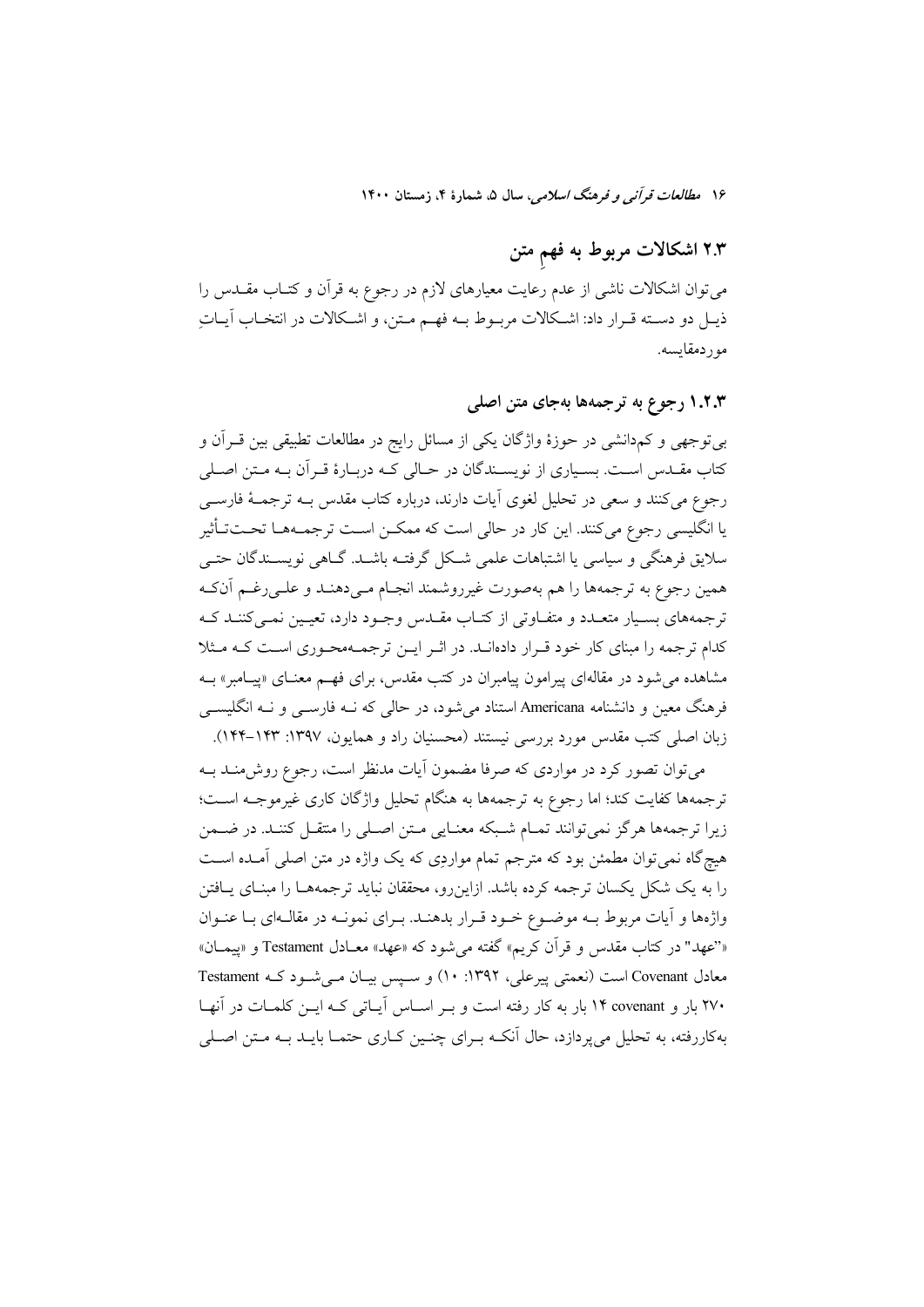رجوع کرد و واژههای به کار رفته در متن اصلی را مبنا قرار داد. ایــن مســئله زمــانی اهمیــت بیش تری پیدا می کند که محقق قصد برداشتی ادبی یا تاریخی از تحلیل واژگان داشته باشد.

با توجه به کمبود دانش زبانی از زبانهـای اصـلی کتـاب مقـدس (عبـری و یونـانی) در فضای ایران، می توان پیشنهادی را برای کسانی که با این زبانها اَشنایی ندارنـد ارایــه کـرد و آن رجوع به پژوهشهای دستدوم دربارهٔ واژگان کتاب مقدس است. همچنـان کـه دربـارهٔ قرآن مفردات الفاظ و منـابع مشـابه آن تــدوين شــده اســت، اكنــون ســايتهــا، كتــابِهــا و دانشنامههای متعددی (البته به زبانهای اروپایی) در این باره وجود دارند کـه مـی تواننـد بـه يژوهش گر براي شناخت واژگان كمک كنند. بهويژه اَنكه با توجه به اهميـت واژگــان اصــلي در این نوع پژوهشها، لازم است شکل اصلی کلمات نیز ثبت شـود. نمونـهٔ خـوبی از ثبـت اصل کلمات و نیز آوانگاری این کلمات بهشـکل فارسـی (بـا اسـتفاده از اعـرابگـذاری) و حروف انگلیسی را می توان در مقالهٔ شبانی و کنـدری (۱۳۹۶) مشـاهده کـرد. در ایــن مقالــه بهعلت ذکر اصل کلمات عبری و نیز آوانگاری فارسی و لاتین آنهـا، کـار بـرای خواننــدگان بهجهت رجوع به متن كتاب مقدس بسيار تسهيل شده و امكان سـنجش صـحت ارجاعـات پدید آمده است. نمونهٔ جالبی برای استفاده از منابع ثانویه برای فهم متن در مقالـهای پیرامــون معنای واژهٔ «ذوالقرنین» با مراجعه به نمونههای کتـاب مقــدس دیــده مــیشــود. در ایــن اثــر نویسنده گرچه اَشنایی اجمالی با عبری دارد، برای فهم مـتن عبـری از کتـاب العهـد القـدیم العبـري كــه ترجمــهٔ واژهبــهواژهٔ عهــد عتيــق از عبــري بــه عربــي اســت، اسـتفاده مــي كنــد (قهرمانی0قبل، ۱۳۹۰). استفاده از منابع ثانویه البته خطر مواجهــه بــا تفســیر و نــه خــود مــتن اصلی را دارد و خوانندگان باز هم باید با احتیاط و منظری انتقادی با نتـایج ایـن پـژوهشهـا مواجه شوند.

البته مسئلهٔ رجوع به منابع دست دوم در تحلیل واژگان در هنگــام رجــوع بــه قــراَن نيــز مطرح است. یکی از اشکالات بهویژه در بررسی وامواژههای قرآنی ـــ کــه بــهدلیــل اشــارات قرآن به مفاهیم یهودی و مسیحی در مطالعات مقایسهای بهوفور یافت می شوند ــــــ تکیــه بــر أثاري مانند مفـردات راغـب اصـفهاني اسـت. چنـين آثــاري بــهدليــل ناآگــاهي نويســنده از زبانشناسی معمولاً صرفاً بر سنت پیشین مبتنی است و نه تحلیل هـای قابـل اعتمـاد. در ایــن موارد می توان مراجعه به کتـاب واژههـای دخیـل قـرآن آرتـور جفـری را بــه یژوهشـگران پیشنهاد داد. البته باید توجه داشت که کتاب جفری نباید یگانه منبع باشـد، زیــرا دانشــمندان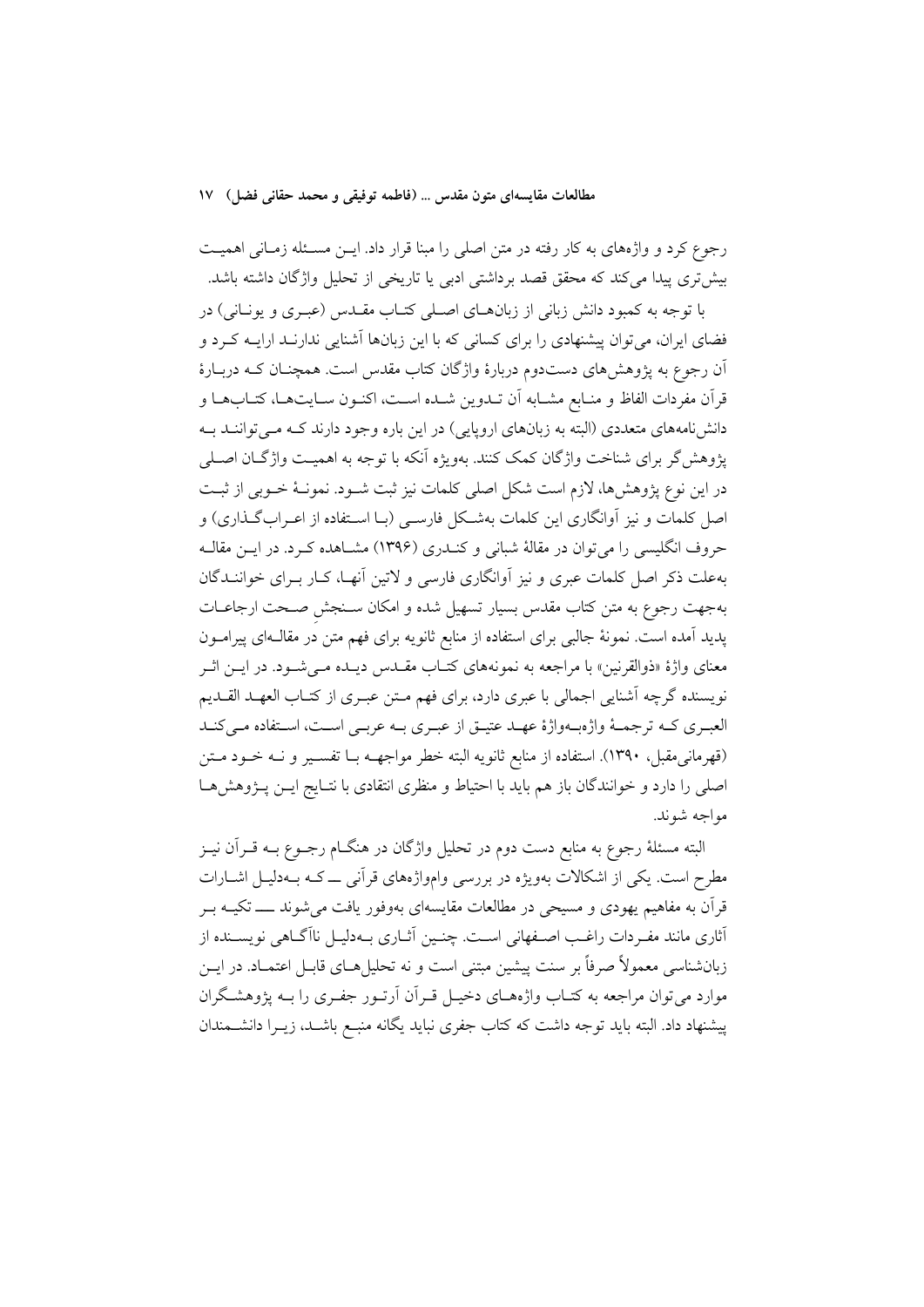تحلیلهای جدیدتری از بسیاری از واژهها به دست دادهاند. در واقع مزیت یک پــژوهش بــر پژوهش دیگر (فارغ از زمان ظهورشــان) روشــمند بــودن و مبتنــی بــودن بــر پــژوهش۵حـای روشمند پیشین است و چنین چیزی به کتاب جفری نسبت به کتاب راغب برتری مـیدهــد. به طور کلَّى همهٔ منابع اولیه و ثانویه باید با نگاه انتقادى خوانده و فهمیده و استفاده شوند.

۲.۲.۳ خلط معنای مندرج در تفاسیر با معنای خود متن

یکی از مهمترین اشکالات مطالعات مقایسهای متون مقدس این است که نویســنده مشـخص نکرده است که آیا فقط متون را مقایسه مـیکنـد یـا اینکـه تفاسـیر را هــم در بررسـی خــود دخالت مي دهد. نويسندگان مقالهاي دربارهٔ «معاد در قرآن و عهدين» مي خواهنـد بـه كسـاني ياسخ دهنـد کـه «تصـور مـي کننـد در کتـاب مقـدس يهوديـان و مسـيحيان (عهـد عتيـق و عهد جدید) به مسأله معاد توجهی نشده است» (وحیدی و بشیرینیـا، ۱۳۹۵: ۱۱۴). یکـی از اموری که در مقاله مورد تأکید قـرار مـیEگیـرد ایـن اسـت کـه «در تـورات آیـات متعـددی وجود دارد که مضمون آنها بهروشنی بر احیاء مردگان و معاد اشاره دارد» (همـان، ۱۱۵). امـا نهتنها اشارات عهد عتیق به معاد چندان روشن نیست، بلکه باور یهودیان بــه حیــات پــس از مرگ (که در این دین آموزهای بسیار جدی است) پس از شکل گیری کتاب مقدسشان پدیــد آمده است (Hirschberg 2006). البته حاخامهای یهودی از همـان آغـاز (بــهویــژه در تلمــود) کوشیدهاند آیاتی از کتاب مقدس را بــهگونــهای تقطیــع و تأویــل کننــد تــا بــاور بــه معــاد را تأييد كند. مقالهٔ فوق نيز از همين تأويلات يهودي الهــام گرفتــه اســت، در حــالي كــه ظــاهر کتاب مقدس یهودیان آشکارا نبودِ هیچ اشارهای به معاد را در آن تأیید میکنـد. مشـکل ایــن مقاله در این است کــه میــان تفاســیر تــأویلی از مــتن کتــاب مقــدس و خــود آن مــتن هــیچ فاصلهای نمی گذارد. در حالی که اکثر نویسندگان مسلمان در بررسی هـای مقایســهای خــود، قرآن را با استفاده از تفسیر و کتاب مقدس را بر مبنای ظاهرش میفهمند، نمونـهٔ متفـاوتی در مقالهٔ «مسیحشناسی در قرآن و عهد جدید» دیــده مــیشــود. در ایــن اثــر نویســندگان هنگــام بررسی مسیح شناسی عهد جدید بسیاری از مطالبی را که بعداً به الاهیات مسیحی اضافهشـده و در ظـاهر عهــد جديــد وجــود نــدارد (ماننــد الوهيــت عيســي، تثليــث و تجســد و...) لحــاظ مــي كننــد، در حــالي كــه در بررســي قــراَن بــه ظــاهر كفايــت مــي كننــد (اشــرفي و قربانی، ۱۳۹۰).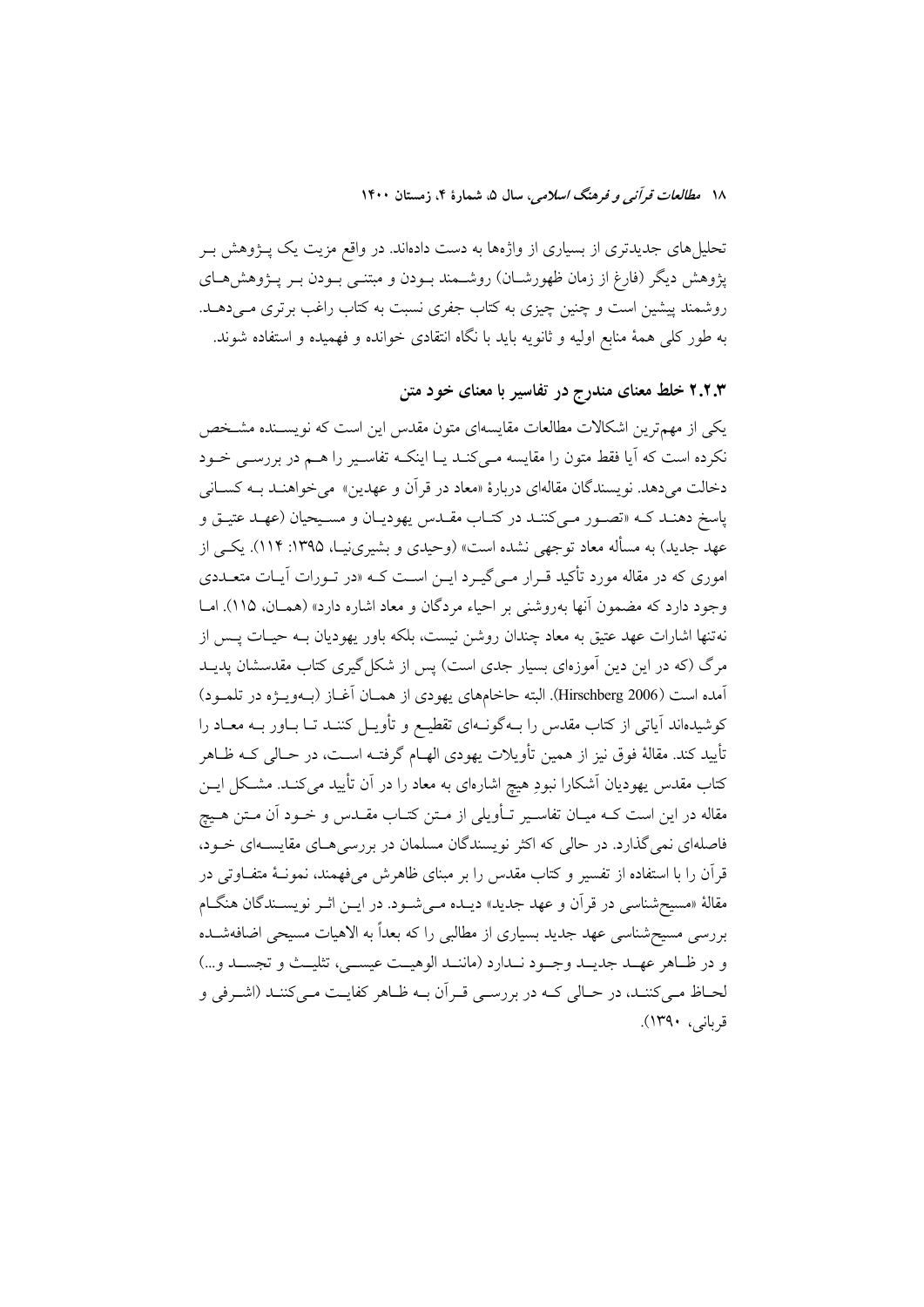البته دخالت دادن تفاسیر به دو شرط مشکلی ندارد: نخست آنکه در مورد قـرآن کـریم و کتاب مقدس بهطور یکسان به تفاسیر ارجاع شود، نه اینکه ظاهر یک کتاب با معنـای کتـاب دیگر بر اساس سنت تفسـیری مقایســه شـود (العکیلــی، ۱۳۹۴). دوم آنکــه، خــود نویســنده التفات داشته باشد که سنت تفسیری با ظاهر متن متفاوت است. برای نمونه، مژگـان سرشـار در بررسی تطبیقی تفاسیر کتاب مقدس و قرآن کریم، آگاهانه بین فهم و تفسـیر مســلمانان از قرآن با قرآن تمایز گذاشته است و ازایــن٫رو، بــه مقایســهٔ تفاســیر مســلمانان بــا عهــد عتیــق (و سنت یهودی) پرداخته است تا دریابد «مسلمانان برای فهم قرآن کریم چــه بهـرههـایی از ادبیات کتاب مقــدس گرفتــهانــد و کــاربرد متــون دینــی یهــود در تفاســیر اســلامی بــر پایــه چـه ضـرورتهـا، در پـي چـه اهـدافي، و بـا چـه ضـوابطي صـورت مـي گرفتـه اسـت» (سرشار، ۱۳۹۴: ۱۱). همچنین باید توجه داشت که یکی از اشکالات رایج هنگJم رجـوع و استناد به تفاسیر، نسبت دادن باور یا رفتاری خاص به کل یهودیان یــا کــل مســیحیان اســت. این اشکال مختص مطالعات مقایسه قرآن و کتاب مقدس نیست و در بسیباری از مطالعیات ادیانی در ایران مشاهده می شود. باید توجه داشت که این نگیرش روا نیست، زیبرا نبه کیل یهودیان و نه کل مسیحیان در طول زمان و در مکـانهـای مختلـف و نحلـههـای گونـاگون یکدست نبودهاند. لذا هنگام استناد به یک تفسیر باید تعیین شود کـه اَن تفسـیر مربـوط بـه کدام گروه و یا کدام دوره تاریخی است. عدم دقت در چنین کاری مانند آن است که محقــق بر اساس یک تفسیر صوفیانه خاص یا یک تفسیر ظاهرگرای خاص در اسـلام، نظـری را بــه تمام مسلمانان نسبت بدهد.

# ۳.۲.۳ کشف معنا با استفاده از منابع واسطه و نامعتبر

یکی از مشکلات رایج در مطالعات ادیان بهطور کلـی و مطالعـات کتـاب مقـدس در ایــران بهطور خاص استفاده از منابع نامعتبر است. مقصود از منبع نامعتبر اثــرى اســت كــه بــيش از آنکه واقعیت تاریخی را بهصورت روشمند کشف یا گزارش کند، مبتنی بر شنیدهها یا منــابع نامعتبر دیگر یا تحتتأثیر سوگیریهای گمراهکننده است. برای نمونه، فهم کتـاب مقــدس بــا رجوع به تفاسير اسلامي، كتابهاي تاريخي مسلمان يا قصص الانبيـا درسـت نيسـت. زيـرا این آثار معمولاً سوگیریهایی را در فهم دخالت میدهند یا با روش علمـی و دانـش زبــانی کافی نوشته نشـدهانـد. بـرای نمونـه در یکـی از مقـالات بررسـیشـده، نویسـنده ادعـای شرابنخوردن یوسف را با ارجاع به کتاب داستان پیامبران در تورات، تلمود، انجیــل و قــراَن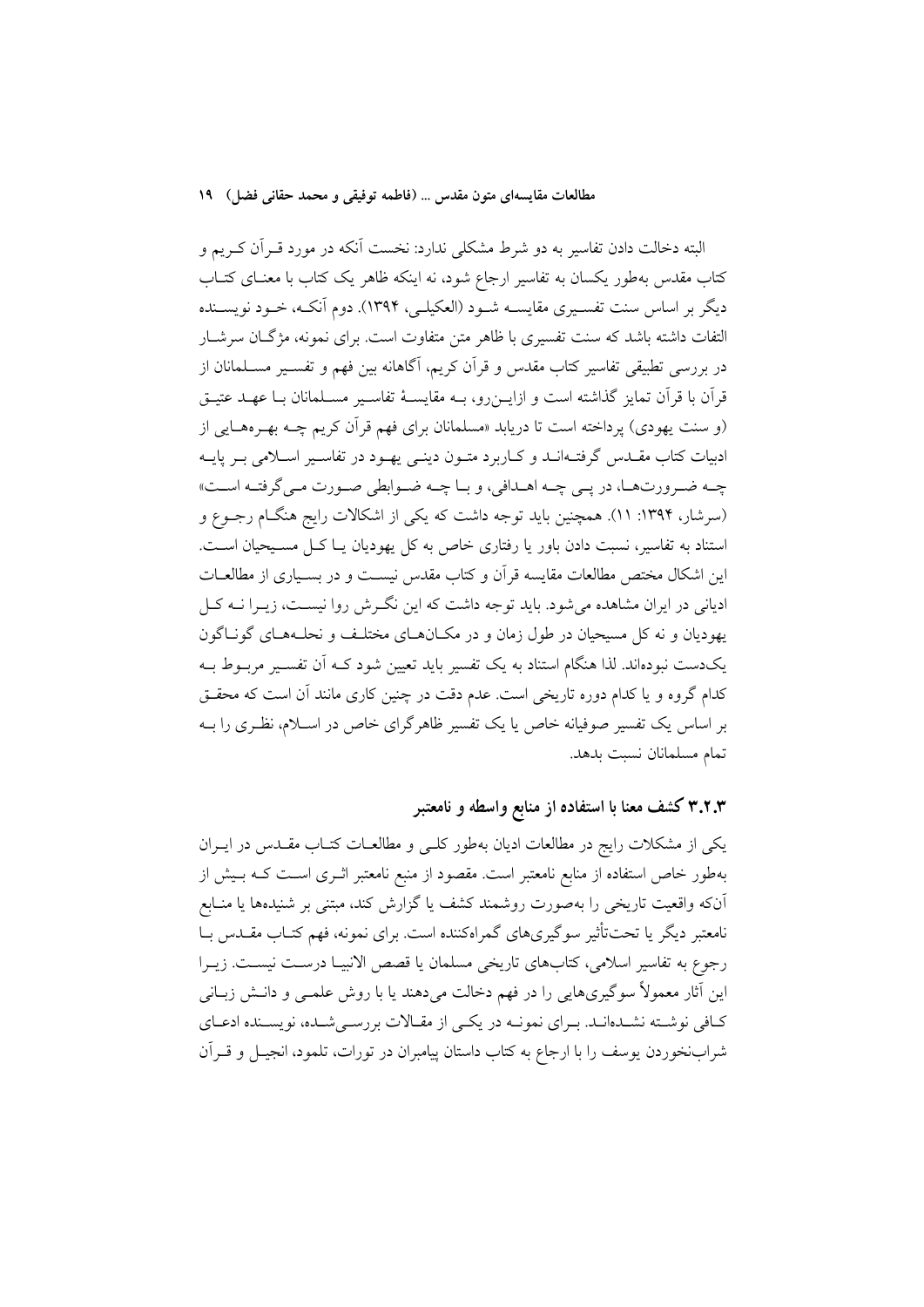و بازتاب أن در ادبيات فارسي اثر محمدحميد يـزدانپرسـت لاريجـاني (تهـران: اطلاعـات، ۱۳۸۰) مستند می سازد. در همین مقاله بسیاری از مطالب مقایسهای دربـاره کتـاب مقــدس و قرآن كريم نه با ارجاع به خود آن متون بلكه با ارجاع بــه كتــاب از عمــق چــاه تــا اوج مــاه: تفسیر سوره یوسف به قلم عبدالکریم بی آزار شیرازی (تهران: دفتـر نشـر فرهنـگ اســلامی، ١٣٨٢) يا مقايسه قصص در قرآن و عهدين به قلـم عبـاس اشـرافي (تهـران: دسـتان، ١٣٨٢) سامان داده شده است.

یکی از مسائلی که معمولاً در دین،ژوهی ایرانی مورد غفلت قرار می گیـرد، بــهروز بــودن این رشته مانند هر رشتهٔ علمی دیگر است. در دینپژوهی نیز یافتـههـای جدیـد و یـا طـرح رویکردها و یارادایمهای جدید باعث می شوند که کتابها و نظرات کهنه نیـاز بــه بــازنگری داشته باشند. علاوه بر این نظرات عالمان این حوزههای تحقیقاتی، در بسیاری از موارد متــأثر از فضای فکری اوست، بهگونهای که از تأکیدات و رویکردهای یک اثر بـهراحتـی مـی تـوان دغدغههاي محلي و زماني آن را فهميد. به همـين جهـت كتـاب تــاريخ جــامع اديــان جــان بایر ناس (انتشارات علمی و فرهنگی، چاپ اول ۱۳۴۵) گرچه برای بسیاری از دیــن(پژوهــان ایرانی آموزنده و مفید بوده است، امروزه باید با دیـد انتقـادی فهمیـده شـود. برداشـتهـای نویسنده -که روحانی ای مسیحی بوده است- از ادیـان مختلـف بـا بسـیاری از رویکردهـای معاصرش سازگار بوده، اما امروزه می توان آنها را به چالش کشید. مثلاً ناس تعالیم عیســی را به دو دستهٔ دینی و اخلاقی تقسیم می کند، در حالی که بسیاری از مسیحیتیژوهـان امـروزی بر وجه اَخرالزماني و انقلابي رسالت عيسى تأكيد ميكننـد. بــه همــين جهـت بــهويــژه اگــر یژوهشی به اخلاق فرجامشناسانه می پردازد، باید در آن مراقبتی افزون تـر صـورت گیــرد کــه نهتنها منحصراً به برداشتهای ناس و هم نسلان او تکیــه نشــود (کــاظمیراد و صــادق $\omega$ یــا و مفتاح، ۱۳۹۷: ۹۰)، بلکه بهطور کلّی فرجامشناسی عیســی بــا توجــه بــه نگــاه آخرالزمــانی و سیاسی وی هم فهمیده شود. به عبارت دیگر، در نگارش آثار علمی–پژوهشی باید تحـولات علمی را هم لحاظ کرد.

برای شناختن منبع معتبر میتوان مؤلفههایی را برشمرد، مانند روشمندی اثر، بهروزبودن، آزمونپذیری، پارادایم علمی و جایگاه اثر مورد بررسی در پـژوهشهـای امـروزی. ازایــنرو مي توان گفت شناختن منبع معتبر نيازمند اشرافي قابل قبول بر آثار و پيشـينه آن رشــته اســت. این سخن شاهدی مجـدد بـر ایــن ادعاســت کــه کــار بــا متــون مقــدس و بــهطــور خــاص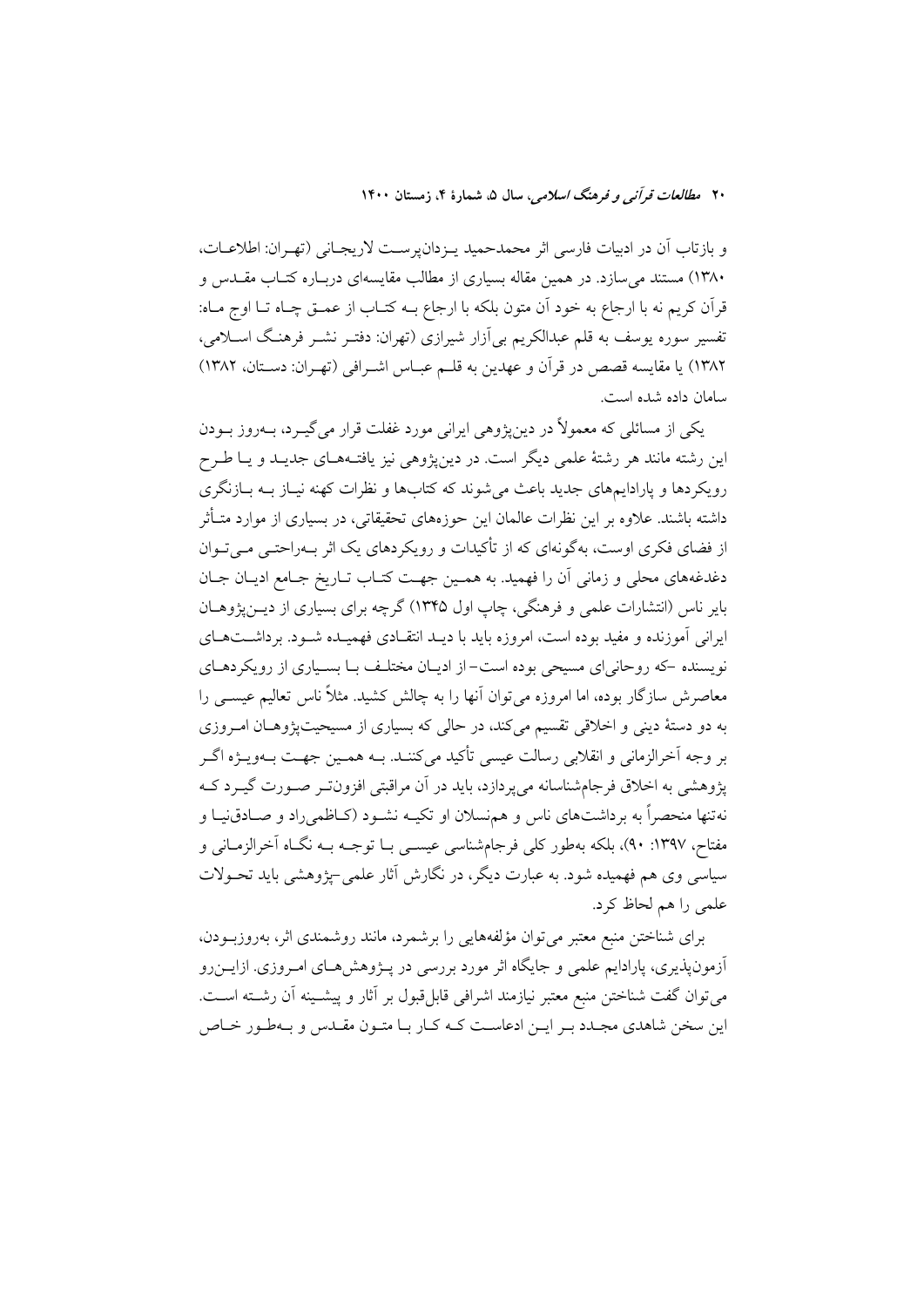پژوهش های مقایسهای متون مقدس نیازمند سطح قابل قبولی از مهارت علمی ویـژهای اسـت و کسـاني کـه در زمينـه هـر دو مـتن آگـاهي لازم را ندارنـد بـهسـادگي بـه منـابع نـامعتبر دچار مي شوند. .

۳.۳ اشکالات در انتخاب آیات موردمقایسه

۰.۳.۳ عدمارائهٔ ملاک برای انتخاب آیات

انتخاب آیاتی که از هر دو کتاب باید مورد مقایسه قرار بگیرند، یکی از مهمترین بخش هـای هر پژوهش دربارهٔ قرآن و کتاب مقدس است. برای این کار دو راه وجـود دارد: یــا ایــن کــه محقق نشان بدهد که تمام آیاتِ مربوطه را در هر دو کتاب لحاظ کرده اسـت؛ و یــا ایــن کــه نشان بدهد بــه دلایلــی خــاص، مقایســه خــود را بــر برخــی از آیــاتِ مشــخص کتــاب بنــا کرده است. اما متأسفانه در بسیاری از مقالات چنین تبیینی را مشاهده نمـبی کنـیـم و نویســنده روشن نمی کند با چه ملاک و معیاری به انتخاب آیات دست زده است تا خواننده بدانــد کــه اّیا اّیات دخیل بهطور جامع از هر دو طرف برشمرده شدهانــد یــا نــه، و اگــر تنهــا برخــی از آيات انتخاب شدهاند آيا اين انتخاب روا بوده است يا خير. براى نمونه مقاله «عهد در كتـاب مقدس و قرآن کریم» بیان نمیکند که آیا تمام آیات مربوط به عهد را آورده و یا اگر نیـاورده با چه ملاک و معیاری فقط این موارد را ذکر کرده است (نعمتـبی پیرعلـبی، ۱۳۹۲). و یــا در مقالهای که به بررسی تطبیقـی فضــایل و ویژگــیهــای حضــرت پوســف در قــراَن کــریم و تورات می پردازد، نویسنده «اقامه دلیل برای برائت از خود» را جزو فضایل یوسف مـیدانــد. اما در قرآن صراحتاً این مورد را جزو فضایل یوسف نشمرده است و از أنجا که نویسنده نیـز تبیین نکرده است که منظورش از فضایل یوسف در قرآن چیست و چطور قرار اسـت آیـات مربوطه را انتخاب كند، معلوم نمي شـود كـه چـرا ايــن أيــه در مقايســه لحــاظ شــده اسـت (مصلایی پوریزدی و قاسمیحامله، ۱۳۹۳). گـاهی نیـز بـه نظـر مـیرسـد نویسـندگان سعی می کنند تمام موارد و آیات را بیاورند، در حالی که نیازی به این امر نیست، و برخبی از أيـات مطـرحشـده گرچـه در كـل بـه موضـوع يــژوهش مـرتبطانـد امـا نقشـي در هــدف مقايسه ندارند (سرشار، ۱۳۹۴).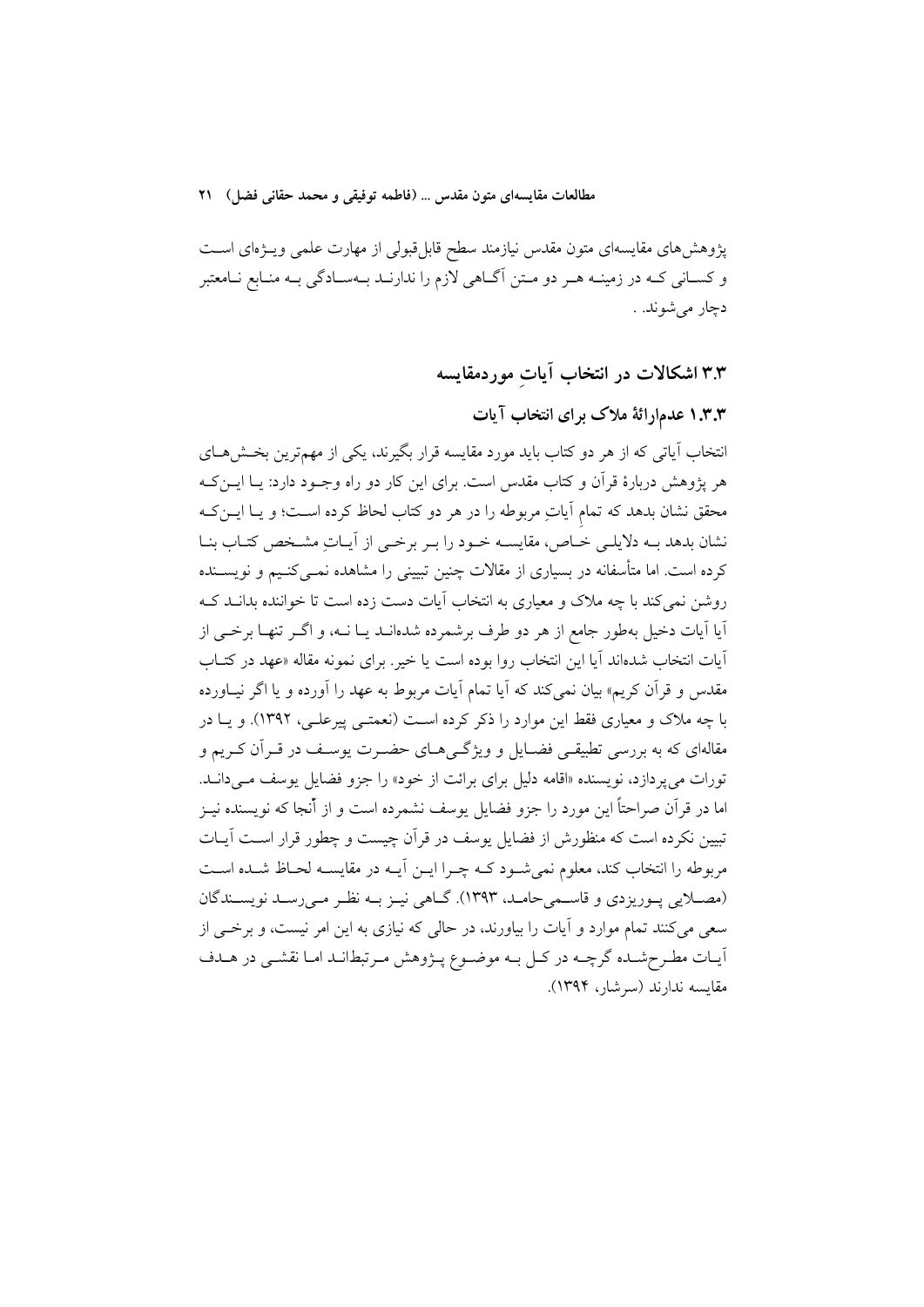# ۲.۳.۳ برخورد گزینش گرانه

ماهیت متون مقدس چنین است که در بسیاری از موضـوعات مـی تـوان بـرای دیـدگاههـای متفاوت و گاه حتی متعارض شواهدی یافت. یکی از مثالهای شـناختهشـدهتـر ایــن مسـئله آیات مربوط به گفتگوی ادیان و یا طردِ دیگری دینی است. چــه در قــراَن و چــه در کتــاب مقدس، می توان آیاتی در تأیید هر دو طرف ادعا یافت؛ ازاین٫و، هم آثــار حامیــان گفتگــوی ادیان مستند به آیات متون مقدس است و هم نوشتههای کسانی کـه قائــل بـه طــرد دیگــری دینی هستند (نک حقانی فضل، ۱۴۰۰، صص ۶۳ به بعد). ایـن وضـعیت را در موضـوعات یر شماری می توان مشاهده کرد. ازاین رو، یکی از مواردی کـه محققــان بایــد از افتــادن در دام آن بپرهیزند، انتخـاب گزینشــی اسـت. آقـایی میبــدی و مهــدویفـرد (۱۳۹۸) هنگــامی کــه می خواهند ثابت کنند عمل به کتاب مقدس مسیحیان لاجرم به خشونت مـی|نجامـد و عمــل به قرآن کریم به رفتار مهربانانه با دیگری دینی منجر مـی شـود (و ادعـا مـی کننــد رفتارهــای مسـيحيان و مسـلمانان بــهترتيــب در جنـگـهــاي صــليبي و فــتح انــدلس ايــن رونــد را بازتاب میدهد)، آیات بـهاصـطلاح خشـونتآمیـز را از کتـاب مقـدس مسـیحیان و آیـات رأفت آمیز را از قـراَن کـریم انتخـاب مـیکننـد و حتـی مـیگوینـد در حـالی کـه بـهگفتـه اناجیل عیسی برای «گذاردن شمشیر» مبعوث شده، در قرآن کریم حتی یک بار واژه «سـیف» نیامده است (آقایی میبدی و مهدویفرد، ۱۳۹۸: ۸۹). روشن است که این نویســندگان بــرای اثبات مدعای خود ناچارند آیاتی مانند انفـال ۶۰، نسـاء ۸۹ توبـه ۲۹ و ۱۲۳ را کـه اندیشـهٔ جنگ عادلانه از منظر اسلامی را میپروراند، لحاظ نکنند و عبارتهـایی از کتـاب مقـدس را هم که قابلیت تفسیر صلحآمیز نادیده بگیرند.

## ۳.۳.۳ خارج کردن آیه از بافت

در انتخاب یک آیه بهعنوان شاهدمثالی برای موضوع، باید بــه معنــای آن آیــه در بافــت مــتن مقدس نیز توجه داشت؛ یعنی بهصرف اینکه الفاظ یک آیه یا معنای اولیهاش مـرتبط بـا یـک موضوع است، نمي توان أن أيه را جزو أيات مورد استناد در مقايسه قرار داد؛ بــهويـــژه أنكــه نوشتههای کتاب مقدس تاریخ و ادبیات خاص خـود را دارنــد و در معنــا کــردن و فهمیــدن آیات اَن باید به فضای کل<sub>ی</sub> اَن کتاب نیز توجه داشت. مثلاً مقالــه «بررســی تطبیقــی فضــایل اخلاقی یوسف» با اشاره به اینکه «یوسف هنگام گفتگو با برادرانش بیان میدارد که خداونـد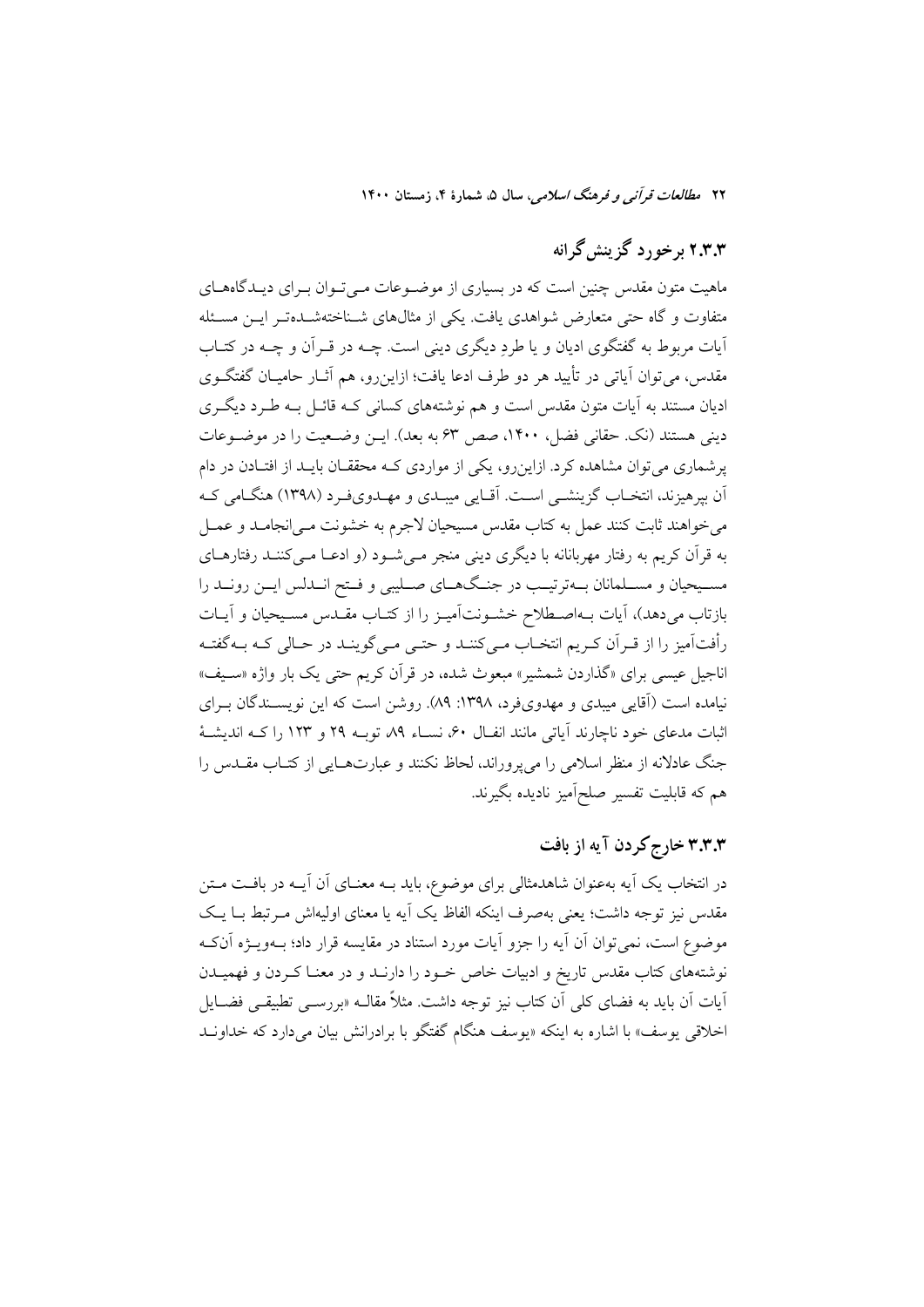او را از قبل براي بقاي حيات آنها به مصر فرستاده اسـت»، «مايــه نجـات خـانواده بــودن» را ازجمله ويژگي هاي يوسف در كتاب مقدس مي دانـد (مصـلايي پـوريزدي و قاسـمي حامـد، ١٣٩٣، ١٦٥). اين نحوهٔ برداشت از اين آيه تحتتأثير مفاهيم و فضايل خانوادهدوستي است. اما میدانیم که موضوع سفر پیدایش داستان برگزیدگی فرزندان یعقوب است و ایــن ســخنان و رفتار یوسف را باید در ذیل همین برگزیدگی فهمید و نمیتوان بهراحتی مـدعی شـد کـه مراد از سخنی که از پوسف نقل شده، خـانوادهدوسـتی و یـا محوریـت خـانواده در اندیشـه يوسف است. چنين برداشتي كاملاً به بافتِ كتاب پيدايش بي¤وجه است. به علاوه، مفـاهيمي چون «خانواده» در گذشته شکلی متفاوت داشته و احتمـالا تفسـير رفتارهـای يوسـف را براساس خانوادهدوستی بهمعنای امروزی آن دچار بیتوجهی به تفاوتهای تـاریخی مفـاهیم نبز باشد.

بايد به آيات قبل و بعد آيه نيز توجه داشت؛ زيرا بـي تـوجهي بـه ايـن بافـت گــاهي بـه گزينش گري در نقل آيات منجر مي شود. مقالهٔ «بررسي تطبيقي حرمـت نوشـيدن شـراب در قرآن كريم و عهدين» كه مـدعى اسـت در أيـات متعـددي از عهـد عتيـق نوشـيدن شـراب سرزنش و ممنوع شده است (کمیجانی و کاظمی مقدم، ۱۳۹۷)، در هنگام اشاره به این آیـات به این عبارت از اشعیا استناد میکند: «وای بـر آنـان کـه صـبح زود برمـیخیزنـد تـا درپـی مسکرات بروند و شب دیر می نشینند تا شراب ایشان را گـرم نمایـد...» (اشـعیا، ۵: ۱۱-۲۲). اما با رجوع به بافت این قسمت از اشعیا معلوم می شود کـه مـراد از ایــن آیــه، بیــان حرمــت شراب و ممنوعیت نوشیدن آن نیست؛ اشعیا در این قسمت مـردم را سـرزنش مـیکنـد کـه غرق دنیا شدهاند و لذا در سه آیه بالاتر می گوید: «وای بر شما که خانهها و مزارع بـیش تـری می خرید و به آنچه دارید می|فزایید. بهزودی جایی برای زندگی دیگـران بـاقی نمـیمانــد و شما در اين زمين تنها خواهيد ماند» (اشعيا، ۵: ۸). اين مقاله همچنـين مـدعى مـيشـود ايـن حکم کتاب مقدس که فردِ نذیره می باید از شراب و مسکرات پرهیز نماید، نشاندهنـدهٔ نظـر خداوند درباره شراب است (اعداد، ۶: ۳)؛ اما رجوع به این آیه نشان میدهد کـه فـرد نـذیره از خـوردن أب انگـور، كشـمش و تمـام محصـولات درخـت تـاك منـع شـده اسـت و چنین برداشتی، حتی بیش از گزینش گری و در واقع تحریف معنای آیه مذکور است.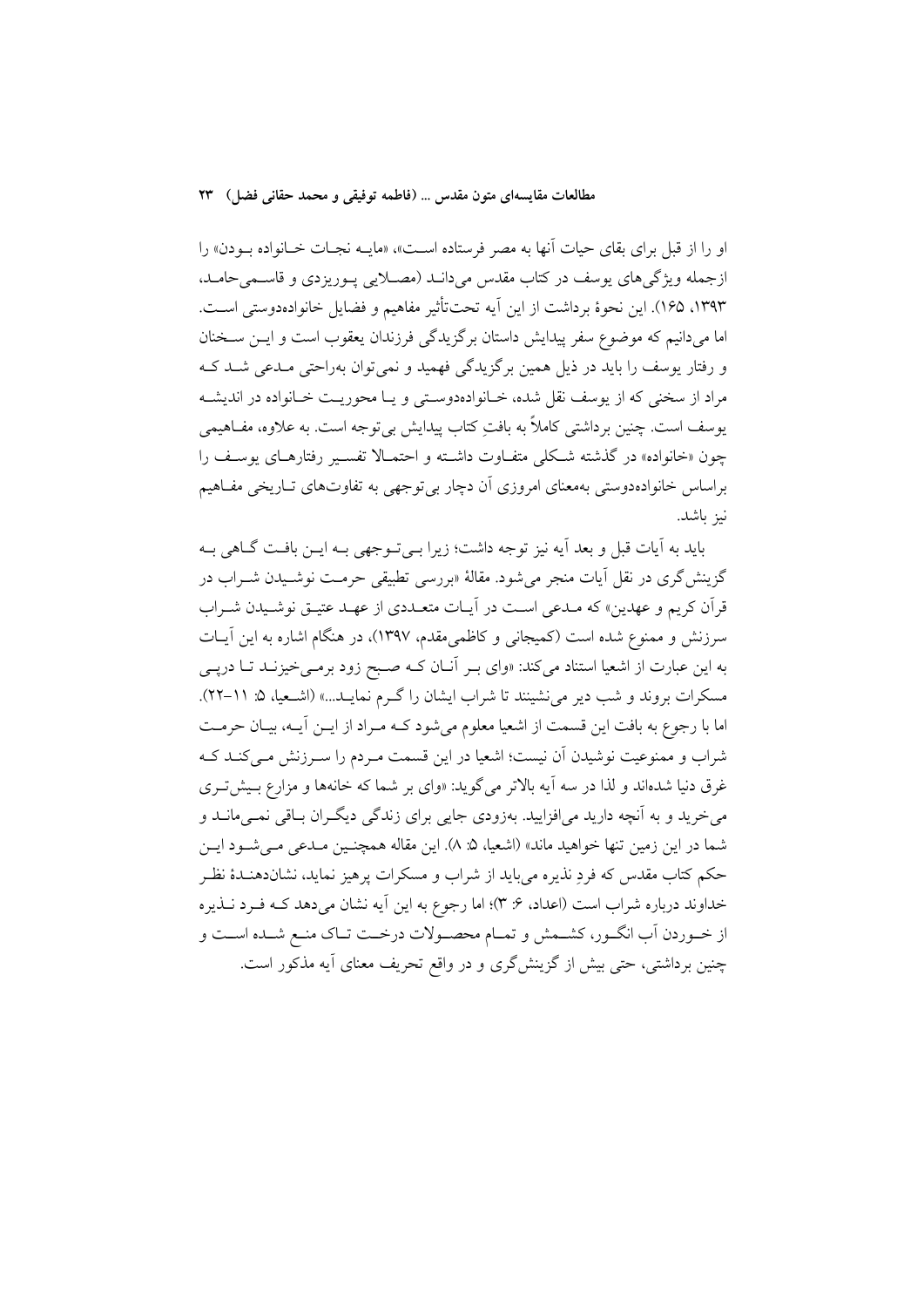۲۴ م*طالعات قرآن<sub>ه،</sub> و فرهنگ اسلامی*، سال ۵، شمارهٔ ۴، زمستان ۱۴۰۰

## ۴. نتيجه گيري

بــا گســترش مطالعــات مقايســـهاي اديــان، يكــي از حــوزههــايي كــه امــروزه بــه آن توجــه بمیشتری میشود و شاهد تولید مقالاتی در آن هستیم، مقایسه بمین قرآن و کتـاب مقدس است. عليـرغم محبوبيـت روزافـزون ايـن سـنخ از مطالعـات، رجـوع بـه مقـالات منتشرشده در این زمینه نشان مـی دهــد کــه بســیاری از آنهــا معیارهــای لازم جهــت چنــین مطالعهای را رعایت نکردهاند. در مقالهٔ حاضر کوشـیدیم بـا آسـیبشناسـی مقـالاتی کـه در دهه ۱۳۹۰ منتشر شدهاند، مروری بر معیارهای لازم در این نوع پژوهشها داشته باشیم. اگـر هر یک از این آسیبها را بهنحو ایجابی در نظر بگیریم، میتوان موارد مطـرح شــده در ایــن مقاله را بهعنوان معیارهای لازم برشمرد، یعنی التفات به نوع و هدف مقایسه، داشتن مسئله روشن برای مقایسه، اطمینان از یکسان بودن مفـاهیم در دو کتـاب، رجــوع بــه مــتن اصــلی، التفات به تفاوت میان خود متن و تفسیر آن، منبع شناسی، توجه به مجموعه آیات مورداسـتناد و فهم آیات با توجه به بافت ادبی و⁄یا تاریخی معیارهایی هستند که یک پژوهش مقایســهای بین قرأن و کتاب مقدس باید رعایت کند. پژوهشگر علاوه بر اینکـه بایــد بــه مهــارتـهــایی خاص در کار با متون مقدس مجهز باشد، باید هدفی روشن از مقایسه داشته باشد و در ک اثر آن هدف را دنبال کند. پژوهش مقایسـهای تنهـا زمـانی موجـه اسـت کـه بینشــی نــو بــه خواننده بدهد، نه اینکه (در بهترین حالت) صرفا کنـار هـم گذاشـتن فهرسـتی از مختصـات دو متن مقدس باشد. یژوهشهای مقایسهای باید با هدفی مشخص و برای ارائه یافتـهای نــو صورت بگیرند. شاید پیامد نومیدکنندهٔ این مقاله آن است که پژوهش مقایسهای متــون دینــی لوازم و شرایط چنان دشوار و دیریابی دارند که بهتر است پژوهشگر ابتدا خـدا بــه ابزارهــای زيادي مجهز کند تا پتواند به آن با بگذارد.

## <u>بے نوشتھا</u>

۱. این مقاله قبلاً در قالب سخنرانی در مدرسه تابستانی «مطالعات تطبیقی قرآن و عهــدین» (دانشـگاه شهید بهشتی، ۱۱ شبهریور ۱۴۰۰) و انجمـن مباحثـات قرآنـی (قسم، ۳۱ شبهریور ۱۴۰۰) ایبراد شده است. ما از همه شنوندگانی که در این جلسات نکاتی را بیان کردند، سپاسـگزارم. هــمچنــین از حسن اجرایی، نعیمه پورمحمدی و زهرا ثقفی که نسخههای ابتدایی این مقاله را خواندند و نیـز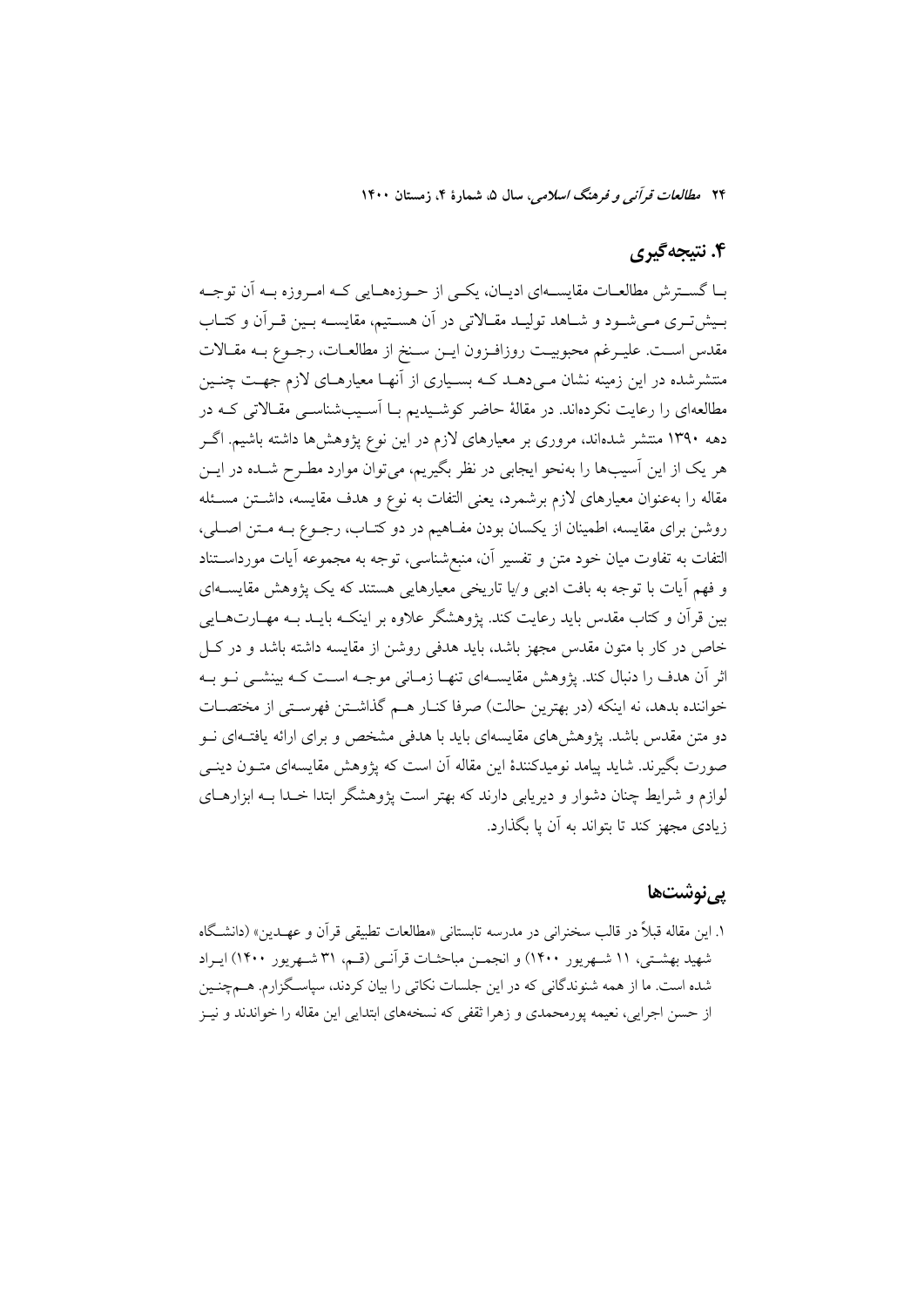از یکی از داوران نشریه که مقاله را با دقت نظر ارزیابی کرده بودند، بسیار متشکریم. درعین حـال تمام مسئوليت مقاله بر عهدهٔ نويسندگان است.

- ۲. این الاهیات را الاهیات مبتنی بر کتاب مقــدس (biblical theology) مــ نامنــد؛ چراکــه بــر اســاس كتاب مقدس (Bible) است؛ امـا از آنجـا كـه مـى تـوان ايـن نـوع الاهيـات را دربـاره قـراَن نيـز بهكار گرفت، بهتر است كه آن را الاهيات مبتنى بر متن مقدس بناميم و مى تـوان معـادل انگليســى آن را scriptural theology دانست. این الاهیات بسیار بــه تفسـیر موضــوعی شــییه اســت؛ زیــرا در هردو بررسی می شود که متن مقدس دربـاره موضـوعی خـاص (مـثلا عـدالت، خـانواده، مسـئله شر و…) چه میگوید.
- ۳. این نکته به ویژه از آن جهت مهم است که «کتاب مقدس» یـا Bible بـرای خواننـدگان گونـاگون معنایی متفاوت دارد. مسیحیان پروتستان و کاتولیک و یهودیـان ایــن کلمــه را بــرای کــانن۵ــای متفاوتشان به کار می برند. همچنین یهودیان از ترجمه سبعینیه استفاده کردهاند و مسـیحیان پیــروی کلیسای رم هم به ترجمه لاتینی مشهور به ولگاتا را کتاب مقدس خود می دانستند و روشن است که ترجمه با متن اصلی فاصلهای دارد. بنابراین مصادیق واژه «کتاب مقــدس» بسـيار نامشـخص و متعدد است. برای مطالعه بیشتر در این باره، نک.:

James Bowley and John Reeves (2003), "Rethinking the Concept of 'Bible': Some Theses and Proposals," *Henoch* 15: 3-18,

<https://www.marquette.edu/maqom/rethinkingbible.pdf>.

۴. مفهوم نژاد بــه معنــاي مرزگــذاري علــيالادعــاء مبتنــي بــر تفــاوتـهــاي زيســتي اســت كــه بــار تفاوتگذاری اجتماعی به ویژه در تقسیم کار و حضور در فضای عمومی داشته است. این مفهـوم در قرن هفدهم ظهور يافته است. جهت اطـلاع بيشــتر، نــك.: "The History of the Idea of Race," https://www.britannica.com/topic/human-race/The-history-of-the-idea-of-race>.

#### كتابنامه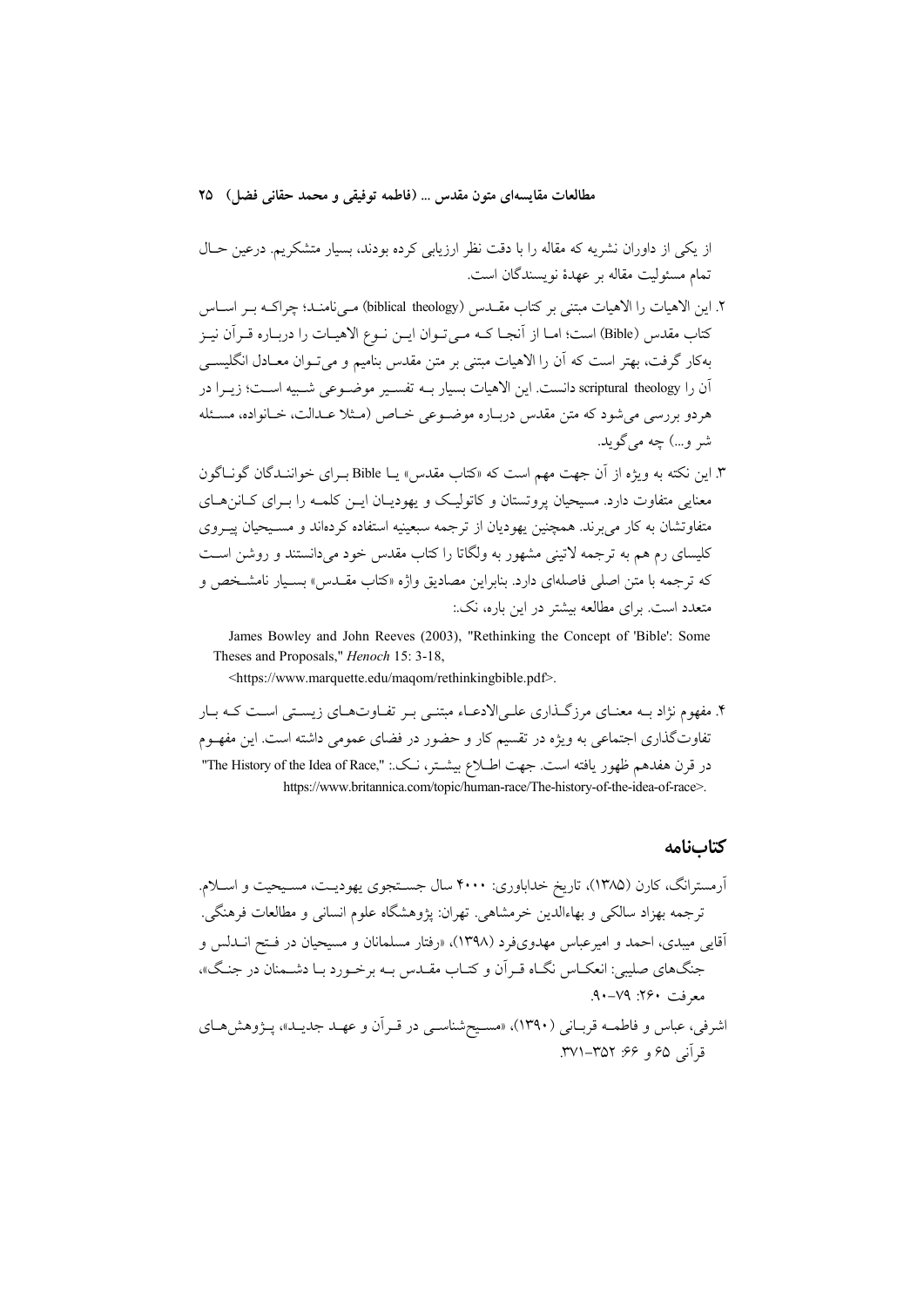پیترز، فرانسیس ادوارد (۱۳۸۴)، یهودیت، مسیحیت، اسلام. ترجمه حسـین تـوفیقی. قـم: انتشـارات مرکز مطالعات و پژوهشها ادیان و مذاهب. توحیدیفرد، محمدحسین و ابـراهیم نـوری (۱۳۹۴)، «جایگـاه عفـو و گذشـت در ادیـان اسـلام و مسیحیت (مطالعه مـوردی در قـراّن کـریم و کتـاب مقـدس مسـیحیان)»، تغییـرات اجتمـاعی-فرهنگی ۲۶: ۷۰–۸۵ توفيقي، حسين (١٣٩۵)، تفسير پنج موضوع قرآني. قم: انتشارات دانشگاه اديان و مذاهب. توفيقي، فاطمه (١٣٩٠)، «مفهوم "فرزندان خدا" در كتاب مقدس و قرآن مجيــد»، هفــت آســمان ٥٠:  $AX-YY$ حسيني، سيدحسامالدين (١٣٩١)، «نقــش فرشــتگان در تــدبير جهــان در قــراَن و عهــدين»، اديــان و عرفان ۲: ۱۱–۳۸. حقانی فضل، محمد (۱۴۰۰)، تأثیر گفتگوی ادیان بر تفسیر متون مقدس. قم: انتشارات دانشگاه ادیــان و مذاهب (در دست انتشار). زرواني، مجتبي و ابراهيم موسى پـور (١٣٨٤)، «نبـوت در ديـنهـاي يهـود و مسـيحيت (بـر اسـاس کتاب مقدس)»، اسلامپژوهی ۱: ۲۱–۵۰. سرشار، مژگان (۱۳۹۴)، «داستان هابیل و قابیل در تفاسیر اسلامی: نمونـهای از کـابرد ادبیـات کتـاب مقدس برای فهم مبهمات قرآن کریم»، مطالعات تاریخی قرآن و حدیث ۵۷٪ ۷–۳۶. سمنون مهدي، مرتضى و سميه اميني كاظمى (١٣٩۶)، «مقايسه مكالمات خداوند و پيامبران در قـراَن و عهد عتيق»، يژوهشنامه معارف قرآني ٢٩: ٢٩–٥٧. شباني، اعظم سادات و سـهيلا جلالـي كنــدري (١٣٩۶)، «توصـيفات قـراَن كـريم و كتـاب مقــدس يهوديان از دشمن»، انسانپژوهي ديني ٣٨. ١٨٧-٢١٣. شباني، اعظم سادات، سهيلا جلالي كندري و ليلا هوشـنگي (١٣٩۵)، «تعامـل بــا بيگانگــان از منظــر کتاب مقدس عبری، تلمود و قرآن کریم»، معرفت ادیان ۲۷: ۷-۲۴. صادق نيا، مهراب (١٣٩٧)، «الاهيات تطبيقي: تلاشــي بـراي توســعه فهــم متــون مقــدس»، مطالعــات تطبيقي قرآن كريم و متون مقدس ١: ٣١-۴٨. صالح، سيد محمدحسن (١٣٩٧)، «بررسي تطبيقي مكانهـا و زمـانهـاي مقـدس در قـر أن و كتـاب مقدس»، معرفت ٢۴۷: ٨٧–٨٩ طباطبايي، محمدعلي و محمد علي مهدوي راد (١٣٩٧)، «تاريخ انگاره تحريـف بايبـل در مجـادلات

مسيحي-اسلامي»، تاريخ اسلام ١٩: ٧۴، ١٣٧-١٧٩.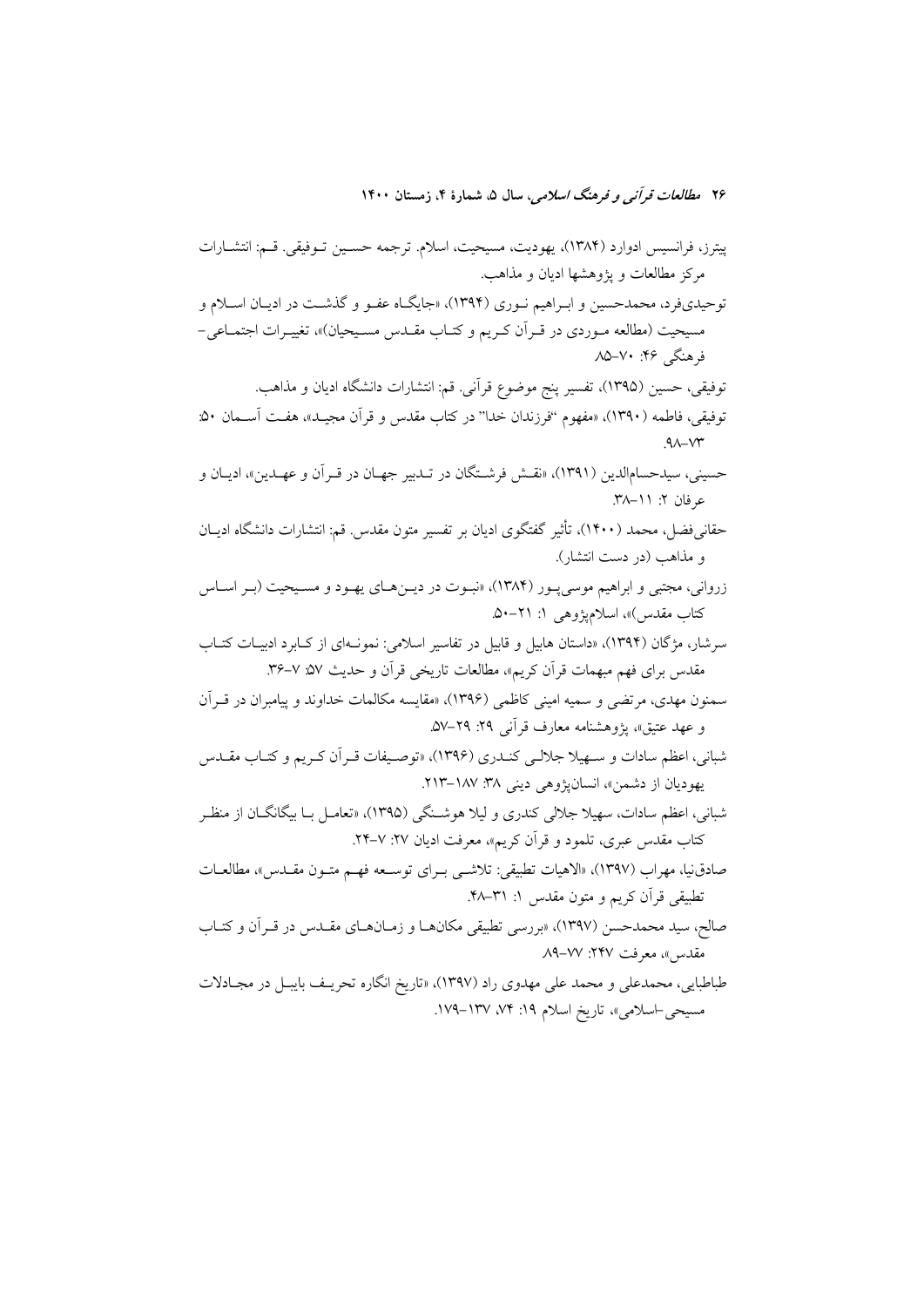- العکیلی، فاطمه (۱۳۹۴)، «بررسی حاکمیت زن از نگاه عهد قدیم و قرآن کـریم بـا تکیــه بـر داسـتان ملكه سبا»، هفت آسمان ۶۵–۶۶: ۱۰۹–۱۲۶.
- غفورينژاد، محمود و مرضيه رسولخاني شهناني (١٣٨٨)، «مقايسه تطبيقي مجازات در "متون "يهـود و اسلام، در سه جرم قتل، زنا، سرقت»، فقه و تاريخ تمدن ٢٢: ١٣١-١۶١.
- قهرماني مقبل، على اصغر (١٣٩٠)، «دلالتهاي معنايي "قرن" در زبان عربي و عبـري و ارتبــاط أن بــا ''ذوالقرنين'' در قرآن كريم و كتاب مقدس»، يژوهشنامه نقد ادب عربي ۲: ۹۷–۱۱۸.
- كاظمىراد، رضا و مهراب صادق نيا و احمدرضـا مفتـاح (١٣٩٧). «اخــلاق فرجـام شناسـانه؛ مقايســه اخلاق معطوف به آخرت در قرأن و كتاب مقدس با تأكيد بر شيعه و كاتوليك»، عصر أدينــه ٢۶:  $.114 - A9$
- کاوه، محمد (۱۳۹۱)، «شـفاعت عقوبـت و نجـات در قـراَن و عهـدين»، پـژوهشهـاي اعتقـادي و كلامى ١/ ١١٧-١۴۶.
- کمیجانی، داود و روشـنک کـاظمی مقـدم (۱۳۹۷)، «بررسـی تطبیقـی حرمـت نوشـیدن شـراب در قرآن کریم و عهدین»، مطالعات تطبیقی قرآنپژوهی ۶: ۵۵–۸۱
- محسنیان راد، مهدی و ناصر باهنر (۱۳۹۰)، «هنجارهای مرتبط با مکــانهــا و زمــانهــای مقــدس در سه كتاب مقدس»، الاهيات تطبيقي ۵: ۲۵–۷۲.
- محسنیان راد، مهدی و محسن الویری (۱۳۹۱)، «بررسی و تحلیـل ضـمانتهـای اجرایـی منفـی در تورات، انجيل و قرآن كريم»، انديشه نوين ديني ٢٨: ٥٣–٨۶
- محسنیان راد، مهدی و محمدهادی همایون (۱۳۹۷)، «هنجارهای مـرتبط بـا پیـامبران در ســه کتـاب مقدس»، دین و ارتباطات ۵۴ـ ۱۴۱–۱۹۳.
- مصلایی پوریزدی، عباس و مرتضـی قاسـمی حامـد (۱۳۹۳)، «بررسـی تطبیقـی فضـایل اخلاقـی و ویژگیهای حضرت یوسف علیهالسلام در قرآن کریم و تورات»، آمـوزههـای قرآنـی ۲۰: ۱۴۹–
- نعمتی پیرعلی، دلآرا (۱۳۹۲)، «'عهد ''در کتاب مقدس و قرآن کریم»، معرفت ادیان ۱۴: ۵–۲۴. وحيدي، شهابالـدين و كبـري بشـيريiبـا (١٣٩٥)، «بررسـي تطبيقـي معـاد در قـرأن و عهـدين»، كتاب قيم ١٤: ١١٣-١٣٤.
- وصفی، محمدرضا و سید روح\لله شفیعی (١٣٩٢)، «'تبی" و ''رسـول'' در کتـاب مقــدس و قــراَن»، مطالعات تاريخ اسلام ١٨: ١٩٩–٢٣١.